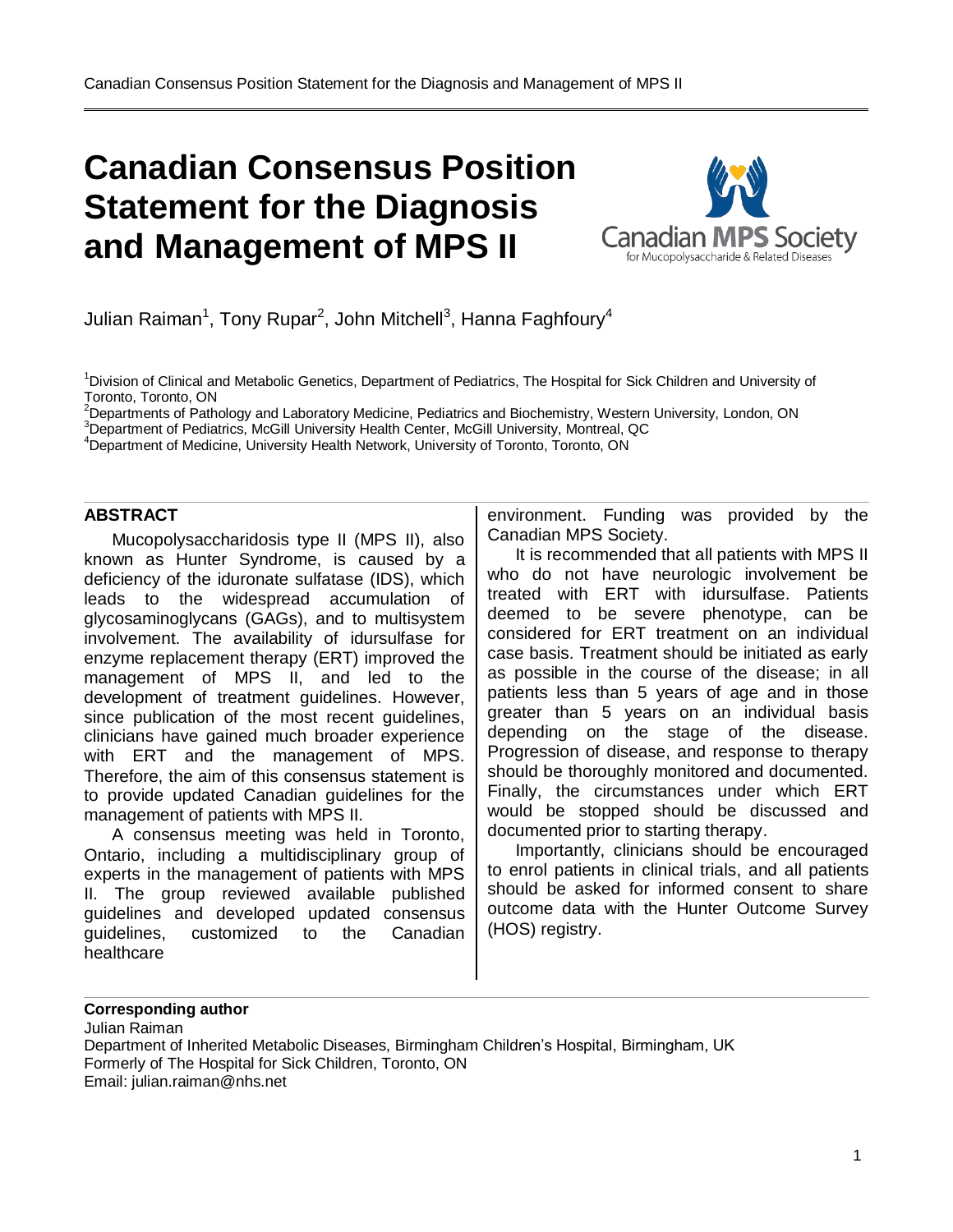### **1. INTRODUCTION**

Mucopolysaccharidosis type II (MPS II), also known as Hunter Syndrome, is a rare X-linked recessive disorder caused by a deficiency of iduronate sulfatase  $(IDS)^{\mathbf{1}}$  This deficiency leads to the widespread accumulation of the glycosaminoglycans (GAGs) dermatan and heparan sulfate, and to multisystem involvement including musculoskeletal, joint, cardiorespiratory, growth, hearing impairment, a coarsening of features, and organomegal[y.](#page-16-1)<sup>2</sup> Up to twothirds of patients with MPS II will also suffer a spectrum of neurocognitive involvement, leading to a progressive neurodegenerative course in severe cases.<sup>2</sup> Historically, cases were categorized as type A or B, depending on the presence (type A), or absence (type B), of primary neurocognitive disease. More recently, however, MPS II has been regarded as a spectrum of disease with both somatic and neurocognitive involvement, rather than a disease with a clear delineation between the previously defined two subtypes.<sup>[1](#page-16-0)</sup>

Availability of the enzyme replacement therapy (ERT), Elaprase® (idursulfase), has enhanced the preexisting management strategy of system-directed supportive care for MPS II. This in turn led to the development of treatment guidelines and recommendations both in Canada (Clarke JTR, personal communication, 2008) and Europe.<sup>[1,](#page-16-0)[3](#page-16-2)</sup>

In light of the broader experience clinicians now have with MPS II, as well as a better understanding of the role and response to ERT, the aim of this consensus statement is to provide updated Canadian guidelines. In addition, recent and upcoming therapeutic developments relating to MPS II management, including intrathecal ERT, the potential role of stem cell transplantation, and the impact of earlier diagnosis and treatment via strategies such as newborn screening will be discussed and recommendations provided. Finally, consideration of aspects specific to the various Canadian provincial healthcare systems and access to therapies for rare disorders such as MPS II will also be discussed.

#### **2. METHODS**

A consensus meeting was held in November 2015 in Toronto, Ontario, including a multidisciplinary group of experts in the management of patients with MPS II. The meeting reviewed available published guidelines from Europe,<sup>[1](#page-16-0)</sup> as well as 2008 Canadian position statement (Clarke JTR, personal communication, 2008), in order to develop updated consensus guidelines, customized to the Canadian healthcare environment. Recommendations were made based on the available evidence, with consideration of improving Canadian reimbursement guidelines, to ensure patients have access to the best available care. The manuscript was developed and approved by the authors. Funding for the meeting and editorial support was provided by the Canadian MPS Society.

## **3. HOW IS MPS II DIAGNOSED?**

#### **Clinical indications for testing**

A patient with features suggestive of MPS II must have the diagnosis confirmed by laboratory testing, since many of the clinical and radiological features of MPS II overlap with those seen in other mucopolysaccharidoses and related diseases[.](#page-16-3) $4$  Almost all patients with MPS II are male because IDS is on the X-chromosome, however, a small number of female patients have been described in the literatur[e.](#page-16-4) 5.6

The estimated incidence of MPS II was approximately 1 in 156,000 births in Germany (1980– 1995 data)[,](#page-16-6) $\frac{7}{1}$ 1 in 320,000 births in Western Australia (1969-1996)[,](#page-16-7) $^8$  and of any type of MPS was 1 in 51,791 births in British Columbia (1[9](#page-16-8)72-1996).<sup>9</sup>

#### **Laboratory diagnostic criteria**

The laboratory diagnosis of MPS II has three components: 1) the identification of elevated urine GAGs with the excreted GAG characterized as heparan sulfate and dermatan sulfate; 2) the absent or very reduced activity of IDS in the presence of a normal amount of activity of another sulfatase to rule out multiple sulfatase deficiency (MSD); and 3) the identification of a pathological mutation in *IDS*[.](#page-16-0)<sup>1</sup>

Traditionally, a diagnostic algorithm to establish a laboratory diagnosis of MPS II is used. Urine GAGs are measured using quantitative dye binding 1,9-dimethylmethylene blue (DMB) staining, with age appropriate reference ranges.<sup>[10](#page-16-9)</sup> Specimens with elevated GAGs are subsequently analyzed by electrophoresis or thin layer chromatography in order to identify which GAGs (keratan sulfate, heparan sulfate, or dermatan sulfate) are elevated.

Patients with MPS II have increased excretion of dermatan sulfate and heparan sulfate. This distinguishes MPS II from most other MPS diseases, except the more common MPS I, as patients with both MPS I and MPS II excrete increased amounts of dermatan sulfate and heparan sulfate.<sup>[11](#page-16-10)</sup> The quantitative DMB assay can provide both false-positive and false-negative results.<sup>[12](#page-16-11),1</sup>

Methodologies using quantitative ultraperformance liquid chromatography‐tandem mass spectrometry (UPLC-MS/MS) have been developed to rapidly and accurately quantify and characterize the excreted GAGs in a single analysis. $14$  The UPLC-MS/MS methodology was unable to distinguish between MPS I and MPS II,<sup>[15](#page-16-14)</sup> but may be able to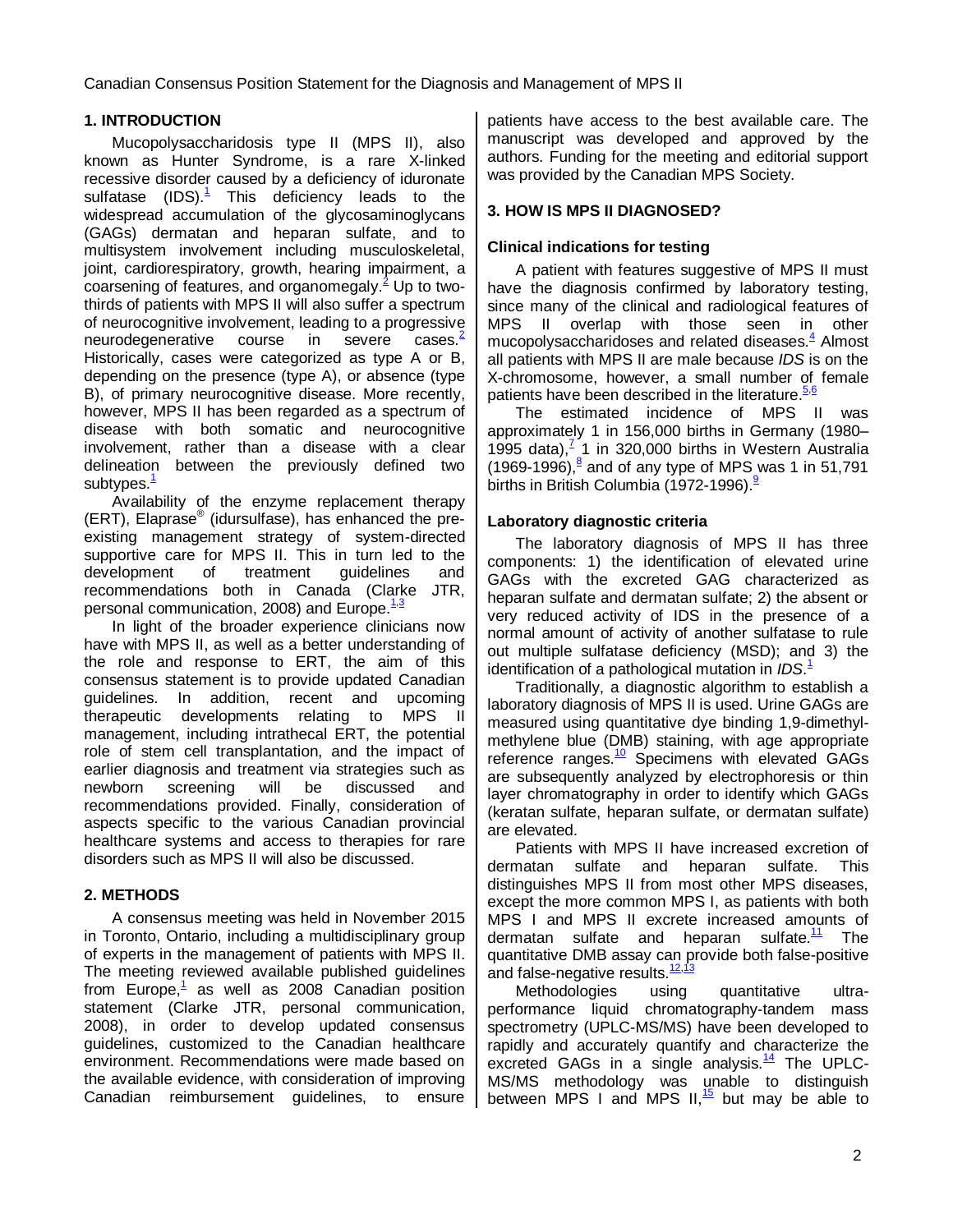discriminate attenuated and severe subtypes of MPS  $II.$ <sup>[16](#page-16-15)</sup>

IDS can be assayed in peripheral blood leukocytes, cultured skin fibroblasts, plasma, or dried blood spot specimens using artificial substrates. Patients with MPS II have absent or very reduced activity of  $IDS$ ; <sup>[11](#page-16-10)</sup> however, the level of IDS activity cannot be used to predict clinical phenotypes or to reliably identify heterozygous female[s.](#page-16-3) $4$ 

Two phenotypically similar diseases also have reduced tissue activities of IDS: MSD, which can be ruled out by a normal level of activity of another lysosomal sulfatase, and mucolipidosis type II /III, which can be ruled out by assaying increased plasma activity of IDS[.](#page-16-3)<sup>4</sup>

### **Genetic testing to confirm the diagnosis**

A biochemical diagnosis of MPS II should be confirmed by the identification of a pathogenic variant in the IDS. The Human Genome Mutation Database identifies 622 different mutations in *IDS*.<sup>[17](#page-16-16)</sup> Although the majority of mutations are missense mutations, many patients have large intragenic deletions/duplications and complex rearrangements that involve a nearby pseudogene, IDSP1. Therefore, assessment of mutation status in patients with suspected MPS II should include sequencing analysis, as well as methods that detect deletions and rearrangements such as multiplex ligation-dependent probe amplification (MLPA) and microarray. Some genotype/phenotype correlations have been made, <sup>[16,](#page-16-15)[18](#page-16-17)</sup> but more work is needed before genotypic mutations can be routinely used to predict the phenotype.<sup>[4](#page-16-3)[,19](#page-17-0)</sup> The identification of the disease-causing mutation in the MPS II proband allows for assessment of the risk of recurrence for the mother, the risk of extended family members having an affected child, and enables prenatal diagnosis[.](#page-16-3)<sup>4</sup>

#### **Status of newborn screening for MPS II**

The results of pilot studies using dried blood spot cards to assay IDS activity using either flurometric or mass spectrometric assays have indicated the feasibility of newborn screening for MPS II.<sup>[20,](#page-17-1)[21](#page-17-2)</sup> Currently, no Canadian province has included MPS II in newborn screening panels. In the United States, MPS II is not included in the recommended uniform screening panel (RUSP).  $22$ 

## **Recommendations**

- MPS II should be diagnosed in the presence of:
	- o Elevated urine glycosaminoglycans (GAGs) with the excreted GAG characterized as

heparan sulfate and dermatan sulphate

- o Absent or very reduced activity of iduronate 2 sulfatase (IDS) and exclusion of MSD and mucolipidosis II/III
- o Identification of a pathological mutation in IDS

#### **4. WHAT ARE THE CURRENT TREATMENT OPTIONS?**

Disease modifying treatment options include ERT and bone marrow transplant. There are currently two ERTs (Elaprase<sup>®</sup>, idursulfase<sup>[23](#page-17-4)</sup> and Hunterase<sup>®</sup>, idursulfase beta $\frac{24}{4}$  $\frac{24}{4}$  $\frac{24}{4}$  in production; however, only Elaprase® is approved by Health Canada.

## **ERT (IV idursulfase)**

### **Definition and mechanism of action**

ERT is a weekly intravenous (IV) infusion that takes advantage of the mannose-6-phosphate receptor on both the cell and lysosomal surface. $\frac{25}{5}$  $\frac{25}{5}$  $\frac{25}{5}$  Elaprase<sup>®</sup> (idursulfase) is a recombinant enzyme that hydrolyzes the 2-sulfate esters of terminal iduronate sulphate residues from dermatan sulfate and heparan sulfate  $\frac{25}{5}$  $\frac{25}{5}$  $\frac{25}{5}$ 

## **Clinical efficacy of ERT**

ERT has been shown to produce significant improvements in mobility and pulmonary function in patients with MPS II. The pivotal trial was a 53-week, randomized, double-blind, placebo-controlled study that included 96 patients between 5 and 31 years of age with MPS II. $^{23}$  $^{23}$  $^{23}$  However, it is important to note that the study population was not representative of the typical patient with MPS II, as it included only individuals with intermediate MPS II who either had minimal or no neurological involvement. Patients were randomized on a 1:1:1 basis to one of three groups: 0.5 mg/kg idursulfase qw, 0.5 mg/kg idursulfase q2w, or placebo qw. The primary efficacy outcome was change from baseline in the composite endpoint measuring both physical functional capacity via the sixminute walk test (6MWT) and pulmonary function via the percentage of predicted forced vital capacity (FVC).

The composite scores of patients who received active treatment were significantly higher than those who received placebo, with the mean difference from placebo being 18.96  $\pm$  6.47 (p=0.0049) for the qw cohort and  $12.86 \pm 6.17$  (p=0.0416) for the q2w cohort. $\frac{23}{3}$  $\frac{23}{3}$  $\frac{23}{3}$  Separate analysis of physical and pulmonary functioning outcomes demonstrated that mean distance walked on the 6MWT was significantly farther among patients in the idursulfase qw group (44.3  $\pm$ 12.3 metres; p=0.0131) and those in idursulfase q2w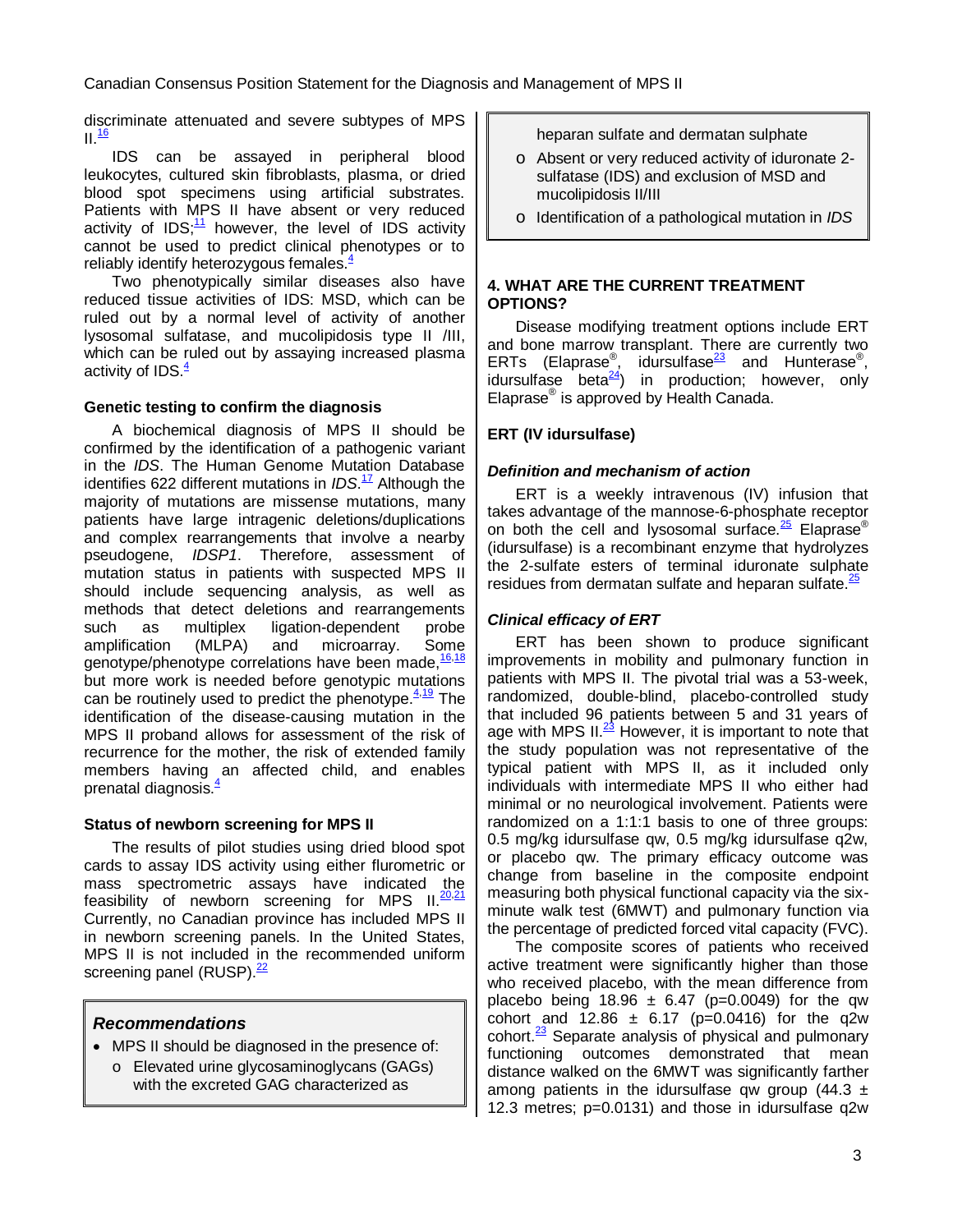group (30.3  $\pm$  10.3 metres; p=0.0732) compared to those in the placebo arm  $(7.3 \pm 9.5 \text{ metres})^{\frac{23}{}}$  $(7.3 \pm 9.5 \text{ metres})^{\frac{23}{}}$  $(7.3 \pm 9.5 \text{ metres})^{\frac{23}{}}$  The mean change in % predicted FVC at study end was greater in the idursulfase qw group compared with placebo, however this difference was not statistically significant (3.45  $\pm$  1.77 vs. 0.75  $\pm$  1.71; p=0.0650).  $\frac{23}{1}$  $\frac{23}{1}$  $\frac{23}{1}$ Improvements in other secondary outcomes included significant reductions of both spleen and liver sizes, as well as improvement of absolute FVC with idursulfase  $aw.<sup>23</sup>$  $aw.<sup>23</sup>$  $aw.<sup>23</sup>$ 

Based on data on a total of 108 patients from a phase I/II clinical trial, the pivotal phase II/III study, and three additional studies which examined the safety profile of idursulfase, Health Canada approved the agent in December 2007.<sup>[26](#page-17-7)</sup> The decision was mainly based upon improvement in 6MWT, with biomarker results such as a reduction in GAG levels, as well as reductions in liver and spleen size also lending support. It was concluded that idursulfase demonstrated a favourable effect on the clinical manifestations of a life-threatening disease for which no other therapies are available.<sup>[26](#page-17-7)</sup>

#### **Limitations of ERT**

Intravenously administered ERT with idursulfase does not cross the blood-brain barrier in sufficient amounts, therefore, it generally has little or no effect on the neurological deterioration associated with MPS  $II. <sup>27,28</sup>$  $II. <sup>27,28</sup>$  $II. <sup>27,28</sup>$  $II. <sup>27,28</sup>$  There have been vigorous debates on how to manage patients with CNS involvement including start and stop criteria (see criteria section below). Some argue that there is a benefit to continuing ERT in patients with severe phenotypes in order to treat peripheral manifestations (respiratory, joint mobility, .<br>sleep apnea, hepatomegaly).<sup>[29](#page-17-10)</sup> However, some regions in Canada state that neurological progression is a contraindication for supplying funding for this medication. We propose that ERT be started as early as possible and for all symptomatic patients. If there is significant neurological involvement that develops (or if it is already present), a risk-benefit discussion should occur between the family, physician, hospital ethics board, and funding bodies.

Intrathecal idursulfase alpha was shown to be well tolerated in a phase I/II trial in 12 neurologically impaired patients with MPS II. $^{28}$  $^{28}$  $^{28}$  In December of 2017, Shire announced that a Phase II/III to determine if it can stabilize neurological progression failed to show differences in primary or secondary outcomes. $30$  At this time, it is not clear whether this program will continue. Idursulfase beta has also been studied in phase I/II trials  $\frac{24}{3}$  $\frac{24}{3}$  $\frac{24}{3}$ 

#### **Dosing and administration of ERT**

The dosage of idursulfase used should be 0.5 mg/kg body weight, administered intravenously every week. Similar to other enzyme infusions, the product monograph proposes a gradual increase in the infusion rate. $\frac{25}{5}$  $\frac{25}{5}$  $\frac{25}{5}$  Home infusion may be considered after a period of time with no serious infusion associated reactions. A 3 to 6-month period has been proposed in the literature; $\frac{31,32}{ }$  $\frac{31,32}{ }$  $\frac{31,32}{ }$  $\frac{31,32}{ }$  however, some centers are moving toward home infusion in as few as 6 to 8 weeks if there are no infusion-related reactions.

#### **Adverse events with ERT**

The safety profile of idursulfase is acceptable, with the most common adverse events being infusionrelated reactions such as urticaria, pyrexia, and headache. $\frac{25}{5}$  $\frac{25}{5}$  $\frac{25}{5}$  Adverse reactions occur in approximately 30% of patients with the majority occurring in the first 3 months after starting infusions. $\frac{32}{2}$  $\frac{32}{2}$  $\frac{32}{2}$  Most adverse reactions are mild to moderate and can be managed by decreasing the rate of, or stopping the infusion, and then treating with antipyretics, steroids, and antihistamines.<sup>[32](#page-17-13)</sup> However, the idursulfase product monograph carries a black-box warning that lifethreatening anaphylactic reactions have been observed in some patients during infusions, and appropriate medical support should be readily available during administration.<sup>[25](#page-17-6)</sup>

#### **Immune reaction to ERT**

IgG anti-idursulfase antibodies have been detected in 45-55% of patients who received ERT with idursulfase. There was no relationship found between the presence of antibodies and adverse events. <sup>[23](#page-17-4), 33</sup> There were no anti-idursulfase IgE antibodies detected in the pivotal study. $\frac{23}{2}$  $\frac{23}{2}$  $\frac{23}{2}$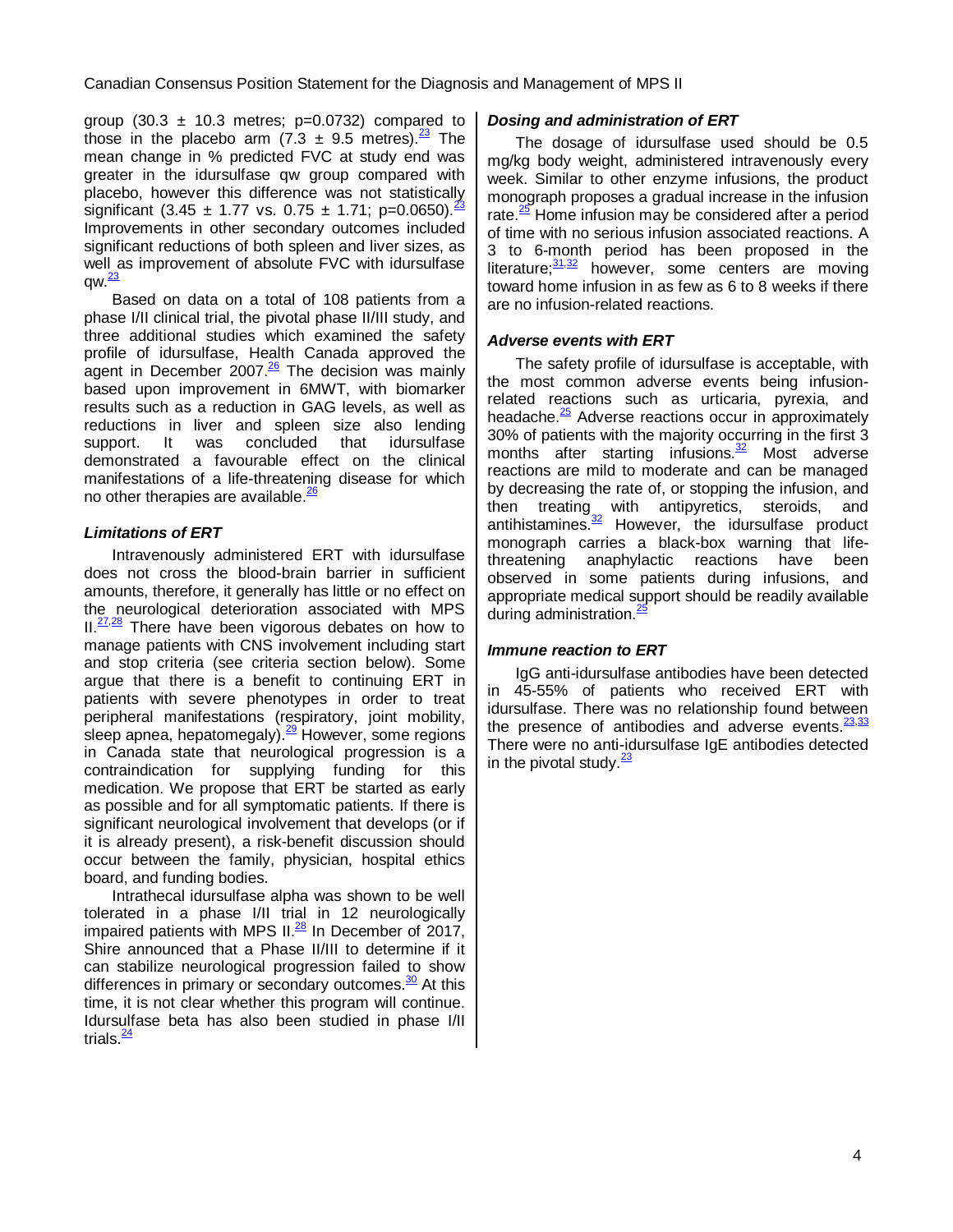### **Recommendations**

- 1. All patients with MPS II who do not have neurologic involvement should be treated by ERT with idursulfase
- 2. Patients, who would by virtue of mutation analysis and/or history of previously affected relatives be deemed to be severe phenotype, can be considered for ERT treatment on an individual case basis. ERT in this group could be considered early in the course of disease prior to the onset of significant neurological disease. Clear discussion with the family must take place in relation to the lack of efficacy of ERT for CNS disease and the anticipation that ERT will be discontinued when significant CNS disease is detected
- 3. Treatment should be initiated as early as possible in the course of the disease
- 4. The dosage of idursulfase used should be 0.5 mg/kg body weight, administered intravenously every week
- 5. Treatment should be carried out at, or under the close supervision of, centres with experience and expertise in the management of MPS II and ERT. Home infusion may be considered after a period of 3-6 months if there have been no infusion-associated reactions
- 6. The initiation of treatment should be preceded by a thorough baseline assessment and the establishment of clear treatment outcome objectives in order to objectively evaluate the effect of the treatment. This should include the introduction of assessments in children less than 5 years of age, until reliably achievable

#### **5. WHEN SHOULD ERT (IV IDURSULFASE) BE STARTED?**

#### **Natural history of MPS II**

There is wide variation in the presentation and progression of MPS II. In the most severe phenotype, signs and symptoms develop around 2-4 years of age, progressive neurological involvement leads to extensive cognitive impairment, and death usually occurs in the second decade of life. $\frac{34}{2}$  $\frac{34}{2}$  $\frac{34}{2}$  In the attenuated phenotype, patients experience somatic signs and symptoms, but are spared cognitive involvement, and typically survive into adulthood. In the Hunter Outcomes Survey, neurological involvement was common, being reported in 84% of patients. $\frac{34}{2}$  $\frac{34}{2}$  $\frac{34}{2}$  The most common symptoms of neurological involvement were behavioural and cognitive problems, which were seen as early as 3.2 years old. Unfortunately clinical trials with ERT only include children with mild-tomoderate MPS II (ie, minimal neurological involvement), and are not representative of most of the children with MPS  $II.$   $\frac{23}{2}$  $\frac{23}{2}$  $\frac{23}{2}$ 

In patients diagnosed in early childhood, the development and the degree of future CNS involvement is difficult to predict. Hearing loss is almost universal among patients with MPS II and is generally diagnosed during active speech and language development, affecting the acquisition of these skills. Likewise, the degree of motor impairment in patients with MPS II is also related to skeletal problems and carpal tunnel syndrome. Gross motor skills plateau around 3‒4 years of age and deteriorate thereafter, followed by a deterioration of fine motor skills. $\frac{35}{20}$  $\frac{35}{20}$  $\frac{35}{20}$ 

The majority of IDS mutations are private (ie, unique to the patient), making the evaluation of<br>genotype/phenotype association very difficult. genotype/phenotype association very difficult. However, the occurrence of the phenotype of severe MPS II with neuronopathic involvement seems to be related to a complete absence of functional enzyme due to total or partial gene deletion or IDS/IDS2 rearrangement. Unfortunately enzymatic analysis does not enable further prediction, as results from routine diagnostic assays that measure either the amount or activity of IDS have shown no correlation with phenotypic severity in patients with MPS II.<sup>[36](#page-17-17)</sup>

#### **Issues with starting ERT early**

IV ERT is generally not effective in the treatment of CNS manifestations because the current generation of recombinant enzymes do not cross the blood-brain barrier. $\frac{27,28}{20}$  $\frac{27,28}{20}$  $\frac{27,28}{20}$  $\frac{27,28}{20}$  Because of the isolated action of ERT on visceral, bone, and connective tissue, lack of CNS improvements, high costs of treatment, and the invasive nature of the therapy (ERT is given in weekly intervals, most patients have a venous access device [VAD]), it is important to properly select patients for ERT, including determining which patients will benefit the most from treatment, at what age treatment should be initiated, and when treatment should be discontinued.

#### **Evidence for efficacy of IV idursulfase in younger children**

Not only did the pivotal trial for ERT in MPS II include patients with minimal neurological involvement, all participants were greater than 5 years of age (mean 15.4 y). To address this, a phase IV, open-label, multicentre, single-arm study was undertaken to examine the safety and efficacy of idursulfase in patients 5 years or less.<sup>[37](#page-17-18)</sup> Out of a total of 28 patients,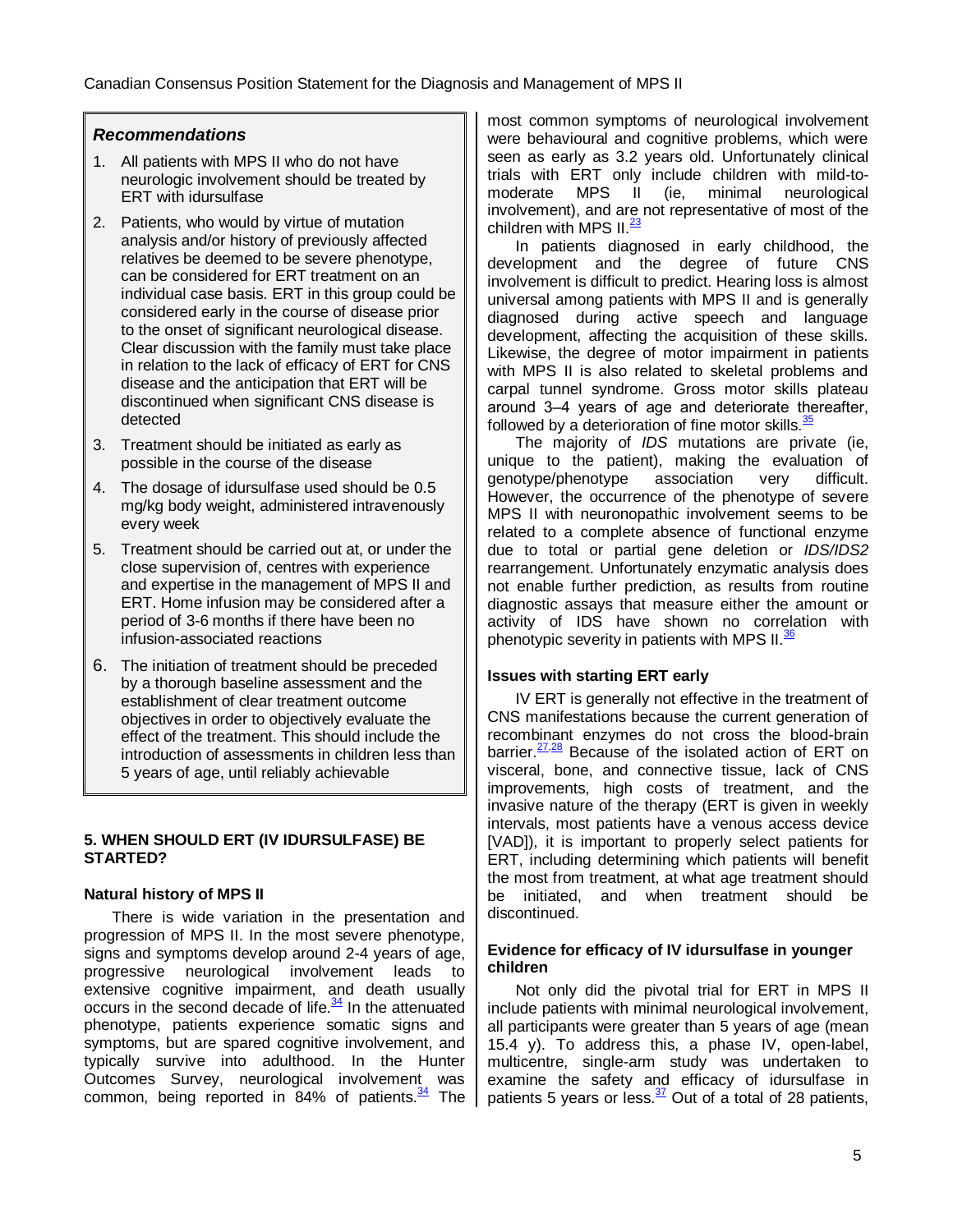4 patients greater than 5 years of age were granted an exemption and permitted to enrol, resulting in an overall mean age at entry of 4 y (range 1.4‒7.5 y). Study duration was 52 weeks with standard dosing of 0.5 mg/kg qw IV. By week 18, liver size (assessed by ultrasound) and urinary GAG levels were decreased compared to baseline values and remained stable. Growth rates remained within normal age-related ranges. Developmental quotients were lower than normal, but remained stable. Sixteen patients had an infusion-related reaction and 13 patients experienced 1 or more severe adverse event (most commonly pyrexia, bronchopneumonia). Pharmacokinetic assessment indicated no age- or body weight-related effects. The authors concluded that idursulfase can be initiated in patients younger than 5 years of age to stabilize and/or improve certain somatic effects of MPS II.<sup>[37](#page-17-18)</sup>

A subgroup analysis of the Hunter Outcome Survey (HOS) was performed in order to assess the safety and effectiveness of ERT with idursulfase in patients who started treatment prior to 6 years of age. $\frac{33}{2}$  $\frac{33}{2}$  $\frac{33}{2}$ The study population included 124 patients less than 6 years who had 1 or more follow-up visits. The mean  $(\pm SD)$  age at idursulfase initiation was 3.6 ( $\pm$ 1.6) years, and the mean duration of treatment was  $22.9$  ( $\pm$ 14.6) months. After a minimum of 6 months of treatment, significant reductions in urinary GAG levels and liver size (estimated by palpation) were reported. No new safety concerns were identified in patients less than 6 years of age, compared with those reported for older patients.

A case-series of 8 patients where ERT was initiated at less than 1 year of age (range 10 days-6.5) months) and continued for a duration ranging between 6 weeks‒5 years reported no new safety concerns and no infusion-related reactions.<sup>[38](#page-17-19)</sup> All patients who received treatment for more than 6 weeks showed improvements and/or stabilization of some somatic manifestations while on treatment. In some cases, caregivers made comparisons with other affected family members and reported that the early-treated patients experienced a less severe clinical course. The findings of other case reports, where ERT was started in infancy, including comparisons to older treated siblings, suggest that pre-symptomatic initiation of ERT may prevent or attenuate progression of the somatic features of MPS II.<sup>[39](#page-17-20)[,40](#page-17-21)</sup>

In terms of specific clinical effects, several studies including younger children with MPS II have shown a positive benefit on linear growth as a result of starting ERT at a younger age, $\frac{41-44}{41}$  $\frac{41-44}{41}$  $\frac{41-44}{41}$  including the comparison study by Schulze-Frenking et al. where the greatest benefit was seen in patients beginning ERT prior to age 10 years, supporting the recommendation that ERT be started as early as possible in patients with MPS II. $\frac{45}{5}$  $\frac{45}{5}$  $\frac{45}{5}$ 

A prospective cohort study of 24 patients, including 6 patients with MPS II, assessed cardiac abnormalities and the effect of ERT. The age range at diagnosis of the patients with MPS II was 2–6 years, and the age range at ERT initiation was 1-10.8 years.<sup>[46](#page-17-24)</sup> Post-ERT, left-ventricular mass index (LVMI) z-scores (-0.26; p=0.032) and interventricular septum diameter in diastole (IVSd) (-0.36; p=0.05) both decreased significantly in patients with MPS II. Mitral valve thickness decreased in 2 of the 6 patients with MPS II (and increased in 2 of 6 patients), and aortic valve also decreased in 2 of 6 patients.

The PODCI (Pediatric Outcomes Data Collection Instrument), a validated measure of musculoskeletal health in children with disabilities, was used by White et al. in a retrospective chart review to assess the effect of ERT on musculoskeletal function in 7 patients with MPS II, 5 of whom had received ERT. $\frac{47}{1}$  $\frac{47}{1}$  $\frac{47}{1}$  The average age at diagnosis was 3.2 years (range 2-7 years), and 4 of 5 patients had severe disease; the duration of ERT was 12–24 months, though the exact age at ERT initiation was not reported. Statistically significant gains were made in 3 domains on the PODCI and there was a positive trend toward improvement in 3 other domains.

The limitations in undertaking functional testing to assess changes in mobility and pulmonary function in the younger age group was recognised by the HOS substudy authors<sup>[33](#page-17-14)</sup> and others, highlighting challenges in measuring real-world ERT efficacy outcomes against clinical trial results.<sup>[48](#page-17-26)</sup> This challenge has also been identified in the other MPS disorders affecting this age group. The recent Managed Access Agreement developed in the UK for the use of Elosulfase alfa in Morquio syndrome (MPS IVa) attempts to address this by recommending that *"[c]*linically relevant assessments should be attempted at least once every 12 months until the age of 5, at which point all assessments become compulsory.*"* [49](#page-17-27)

#### **Recommendations for starting ERT from published guidelines**

European guidelines recommended initiation of ERT as early as possible following diagnosis, as well as a "trial" period of at least 12-18 months, for all patients regardless of phenotyp[e.](#page-16-0)<sup>1</sup> International guidelines also recommend initiating ERT in all newly diagnosed patients. $\frac{29}{10}$  $\frac{29}{10}$  $\frac{29}{10}$  In addition, ERT was recommended in all previously diagnosed, symptomatic patients, in whom there is an expectation that ERT will alter the course of the somatic involvement, even if cognitive impairment is already evident.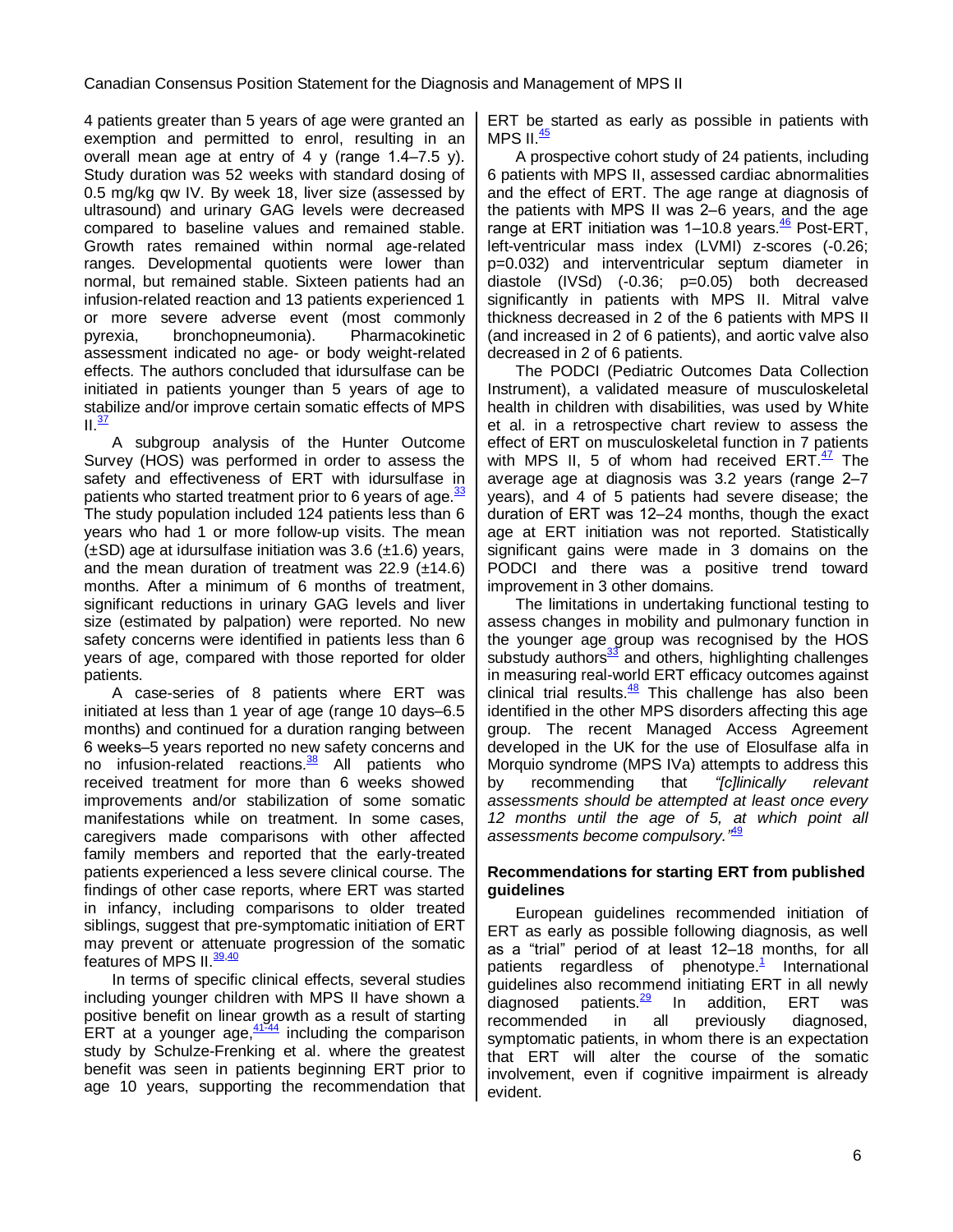#### **Summary of initiating ERT, based on the evidence**

In clinical practice, 1) incident cases should be treated at the time of diagnosis (usually under age 5 years), and closely monitored for efficacy on non-CNS manifestation and for the development/progression of CNS symptoms; and 2) a similar strategy should be applied for prevalent cases in patients who are likely older and more severely afflicted. Criteria for initiating ERT are shown in table 1. Although there is little or no evidence, given the pervasive nature of MPS II, newborns diagnosed with Hunter disease should be treated unless there is an index sibling with a mild disease (late onset visceral involvement). Infants should be treated as soon as the diagnosis has been established.

Table 1: Criteria for initiating ERT

#### **Inclusion criteria**

- 1. A documented biochemical diagnosis of MPS II
- 2. All patients under the age of five
- 3. All patients over the age of five should also be offered treatment. However, if there is evidence of progressive and significant cognitive decline by this stage, then it is left to the discretion of the treating clinician, in discussion with the parents, to decide whether it is appropriate to commence treatment
- 4. ALL PATIENTS PRIOR TO INITIATING ERT, to undertake comprehensive baseline assessment as outlined above AND establish/document goals of care/response targets

#### **Exclusion criteria**

- 1. Patients deemed too sick or whose disease is so far advanced that there is little prospect of ERT having any benefit
- 2. The presence of another life-threatening disease where prognosis is unlikely to be influenced by enzyme replacement therapy
- 3. Pregnant/lactating women

#### **Recommendations**

- Initiate ERT in patients who:
	- o Have a documented biochemical diagnosis of MPS II
	- o All patients less than 5 years of age
	- o Patients greater than 5 years on individual basis, at discretion of the clinician and parents depending on disease stage
- Do not initiate ERT in patients with:
	- Severe or advanced disease who are unlikely to benefit from ERT
	- o Another life-threatening disease where prognosis is unlikely to be influenced by ERT
	- o Pregnant/lactating women

#### **6. HOW SHOULD PROGRESSION AND RESPONSE TO THERAPY BE MONITORED?**

Considering the lack of demonstrated benefits of currently available ERT on neurological involvement, the progression of disease, and response to therapy should be thoroughly monitored and documented. However, no gold-standard currently exists for determining clinical efficacy of treatment for MPS II. Monitoring response to therapy in MPS II is hindered by the low prevalence of this disorder, paucity of natural history data, and the variability in the phenotype. Proving clinical benefit is difficult, especially in patients under 6 years of age.<sup>[33](#page-17-14)</sup> Endpoints should be relevant to the disease process, as well as reliable, accurate, and responsive to change in the disease process.<sup>[50](#page-17-28)</sup> These criteria are not obvious in orphan diseases. We are often left with biomarkers such as GAG levels, which have an unclear relationship with disease severity; or clinical tests such as the 6MWT, which have their own inherent limitations. Furthermore, the primary evidence for ERT was derived from a randomized double-blind trial of a subset of the MPS II population and it is not clear if the clinical trial endpoints can, or should, be applied to real-world situations. This section will summarize the suggested follow-up of patients with MPS II, both those who are on therapy and those who are off therapy. In keeping with the limitations previously mentioned, there is often a need to individualize treatment goals and outcome measures for each patient.

#### **Ideal biomarkers for monitoring success of therapy (GAG, HCIIT)**

Biomarkers that reflect disease progression and treatment outcomes are clearly needed. It is likely that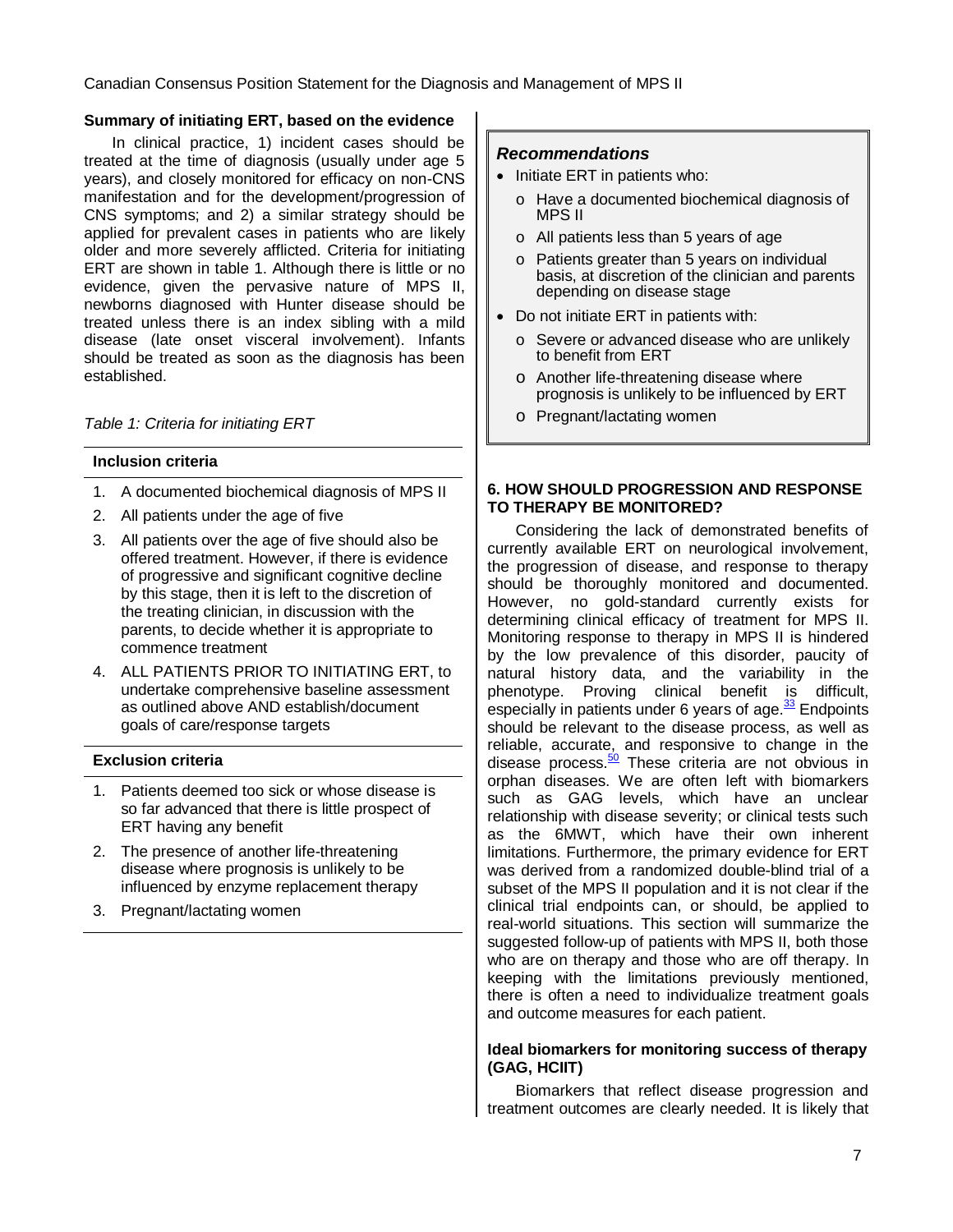multiple biomarkers will be needed, to reflect the multisystem involvement of MPS II. Urine GAGs have been used to follow patients with MPS II for many years. Qualitative measures are a composite analysis of heparan sulfate, dermatan sulfate, and keratan sulfate[.](#page-16-0) $<sup>1</sup>$  GAGs can be a useful marker of therapy but</sup> there is little evidence that this measurement represents the total body burden of disease. GAG levels are affected by height, body mass, and age, <sup>[48](#page-17-26)</sup> therefore, longitudinal interpretation can be difficult. The utility of GAG measurement may be improved by specific measurement of individual GAGs via MS/MS, and utilization of the dermatan sulfate to chondroitin sulphate ratio may be useful in determining long-term treatment efficacy. $51$  However, GAG levels are a relatively easy biomarker to measure, and short-term changes may be reflective of a reduction of disease load.

In the both the pivotal trial and subsequent extension trials, significant decreases in urine GAG levels of 40–60% have been reported in patients treated with idursulfase alpha.<sup>[23,](#page-17-4)[52](#page-17-30)</sup> Typically, baseline GAGs are approximately three-fold higher than normal, and reductions of approximately 50% after 4 months of treatment, and to levels within the normal range after 36 months, have been documented in clinical trials.<sup>[52](#page-17-30)</sup> However, real-world studies have reported less striking results.<sup>[48](#page-17-26)</sup> A case series, reported normalization in only two of 11 patients and this may better reflect the clinical reality in more severe phenotypes, <sup>[48](#page-17-26)</sup> which were not included in the pivotal ERT trial. $<sup>2</sup>$ </sup>

Heparin cofactor II thrombin complex (HCII-T) has also been shown to be a relevant biomarker to assess therapeutic intervention.<sup>[51,](#page-17-29)[53](#page-17-31)</sup> HCII-T levels declined but never normalized in a report of 11 patients with treated MPS II.<sup>[53](#page-17-31)</sup> This biomarker was also found to increase in patients with antibodies to idursulfase. Although availability may limit its clinical utility, HCII-T may serve as a more valuable predictor of clinical efficacy than GAGs, especially in the short-term. Ongoing studies aim to identify more specific biomarkers for MPS II and allied diseases through novel techniques such as proteomic analysis.<sup>[54](#page-18-0)</sup>

#### **Important non-neurocognitive parameters**

The need for serial clinical assessment of patients with MPS II is clearly needed to monitor disease progression. This includes routine physical examination as well as more detailed baseline and serial investigation of allied systems such as cardiac, auditory, ophthalmic, and orthopaedic, as well as neurosurgical assessment including neuroimaging. Key non-neurocognitive parameters to assess response in patients with MPS II who are receiving ERT, include: endurance tests, pulmonary function tests (PFTs),

physical measurements (eg, growth velocity, liver size, joint mobility), and quality of life measures.

#### **Endurance tests**

Walk tests have been shown to be valid and reliable tools for assessing functional status at submaximal intensity levels and are the most appropriate tests for assessment of functional deficits involving multiple organ systems.<sup>[55](#page-18-1)</sup> These tests are inexpensive, easily performed, and readily reproducible. The most frequently used test for this purpose is the 6MWT. This is a standardized, submaximal exercise test—one which reflects the integrated function of all systems utilized in day-to-day exercise—with known normative data for the non-MPS community. It can be used to measure progression of a disease or treatment efficacy. $52 \text{ In }$  $52 \text{ In }$  the idursulfase pivotal trial extension study, there was a positive change in the 6MWT at all time-points with the mean increases being 14 metres (6.4%) at 4 months and 42 metres (11.7%) at 20 months.<sup>[52](#page-17-30)</sup> This increase was seen at all ages but was greatest in those over 18 years.

The 3-minute stair climb (3MSC) is another standardized measure used to reflect respiratory, cardiac, and musculoskeletal involvement.<sup>5</sup> Limitations to endurance testing include practice effect and difficulties in interpretation of data in a young population where growth may confound interpretation. Cooperation and cognitive ability may also affect performance.<sup>[29](#page-17-10)</sup> Despite these limitations, the 6MWT and 3MSC provide standardized measures that are easy to administer for the assessment of disease progression or response to therapy, especially when conducted in a longitudinal fashion. While these tests have not been standardized for MPS diseases they have been used widely in ERT trials including MPS II patients. Unfortunately, there are no endurance tests that can be reliably performed in children under 5 years of age.

#### **Pulmonary function tests (PFTs)**

Respiratory involvement in patients with MPS II is often a cause of morbidity and mortality. $56$  Testing of pulmonary function is essential, as results reflect the burden of respiratory disease and improvement in pulmonary function should be a target of therapy. However, PFTs can be difficult for patients with MPS II because of interpretation secondary to size, difficulty in performing tests, and cognitive abilities.<sup>[48](#page-17-26)</sup> Indeed, in a real-world trial no reliable data could be collected in 7 of 11 patients.<sup>[48](#page-17-26)</sup> With respect to other measurements of respiratory manifestations, sleep studies can be performed and use of continuous positive airway pressure (CPAP) can be measured, which are useful in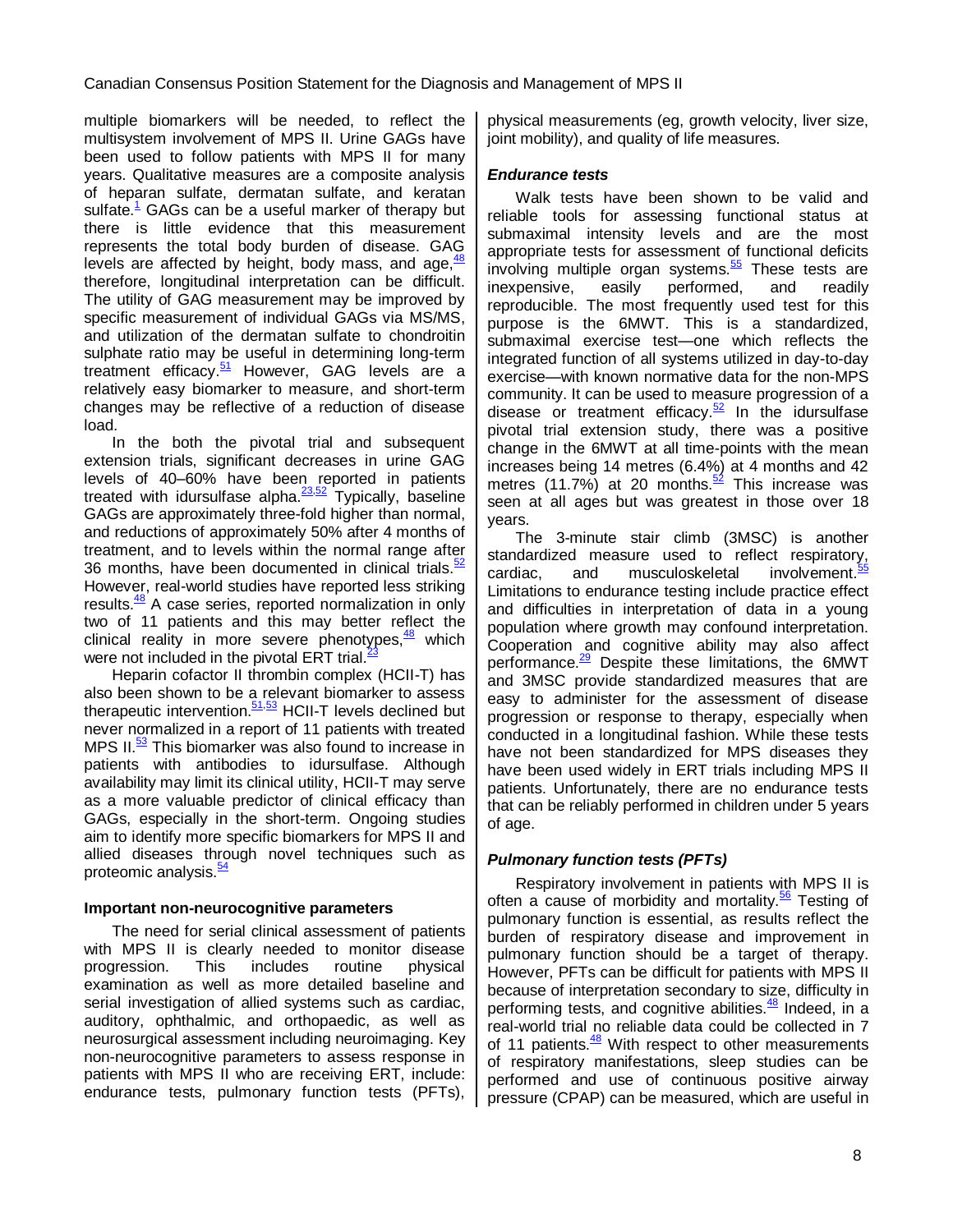terms of documenting progression of disease and efficacy of therapy, including changes in the apnea hypopnea index [AHI].

#### **Physical measurements**

In the event of difficulties in performing PFTs or standardized mobility tests in young or developmentally impaired patients, physical examination can provide easy-to-measure markers. Growth is measured at each visit and may reflect treatment effect. $57$  Patients with MPS II may actually have an increased growth velocity in the first three years as compared to unaffected controls.<sup>[57](#page-18-3)</sup> Subsequent growth is impaired, with more than 50% of patients being less than 2 standard deviations (SD) for height as adults. $\frac{58}{2}$  $\frac{58}{2}$  $\frac{58}{2}$  The Hunter outcome study (HOS) reported an improved growth velocity in patients treated with ERT.<sup>[57](#page-18-3)</sup> Studies have found ERT to have less effect on growth in patients with the more severe form of the disease, compared to those with the milder phenotype. <sup>[41,](#page-17-22)[43,](#page-17-32)[57](#page-18-3)</sup> MPS II specific growth charts are available and can be used.<sup>5</sup>

Liver size is an easy parameter to measure. Abnormal liver spans were seen in 79% of patients at baseline and were significantly reduced after 4 months of ERT,<sup>[33](#page-17-14)</sup> and benefits were sustained long-term.<sup>[52](#page-17-30)</sup>

In studies of idursulfase, improvements in joint mobility were only significant for the shoulder<sup>[52](#page-17-30)</sup> or upper limbs.<sup>[60](#page-18-6)</sup> In an open-label, Japanese study using idursulfase beta, range of motion improved in several joints but did not reach statistical significance.<sup>[61](#page-18-7)</sup>

#### **Quality of life**

The first indications of treatment efficacy are believed to be improvements in well-being, energy, and the ability to partake in activities of daily living[.](#page-16-2)<sup>3</sup> There remains a question of how best to measure these subjective outcomes. Quality of life (QoL) questionnaires that probe a number of different spheres of life and are relatively brief may be useful for documenting the impact of disease burden on an individual patient over time. And although QoL questionnaires exist (eg, PODCI, EQ5D5L, CHAQ), these have not been specifically developed for MPS II. In the idursulfase extension study, patients showed statistically significant improvement in the CHAQ over 30 months. $\frac{52}{2}$ The Hunter Syndrome-Functional Outcomes for Clinical Understanding Scale (HS-FOCUS) was developed specifically for MPS II, and has been validated in the pivotal trial population. $62$ 

#### **Important neurocognitive parameters**

Patients with MPS II often have significant neurological manifestations.<sup>[63](#page-18-9)</sup> In one case series, over 75% of patients exhibited neurologic deterioration, during an 8-year follow-up period. $64$  Manifestations can include impaired cognitive abilities, difficulties in language and speech, behavioural abnormalities, sleep problems, and/or seizures, with can have a substantial impact on the quality of life. $63$  Predicting which patient will develop neurological manifestations is difficult but will become increasingly important as CNS-directed therapies are developed. Both residual enzyme activity, and estimation of glycosaminoglycans (GAGs) have limited importance for prognosis.<sup>[18](#page-16-17)</sup> Genotype-phenotype correlations are difficult,<sup>[19](#page-17-0)</sup> but may be predictive in up to half of patients. $\frac{18}{18}$  $\frac{18}{18}$  $\frac{18}{18}$  Holt et al (2011) have proposed 7 early clinical markers that may differentiate individuals who would benefit from CNS directed therapies.<sup>[64](#page-18-10)</sup>

A number of scoring tools have been developed for more in-depth neurocognitive assessments. The choice of assessment should consider the age of the patient in addition to sensory, motor, and behavioural .<br>issues, that may interfere with testing.<sup>[63](#page-18-9)</sup>

Some instruments to assess cognitive endpoints may include the Bayley Scales of Infant and Toddler Development, Third Edition (Bayley-III); the Kaufman Assessment Battery for Children, Second Edition (KABC-II); and the Vineland Adaptive Behavior Scales, Third Edition (Vineland-3). [65,](#page-18-11)[66](#page-18-12)

#### **Measuring antibodies**

Infusion-related reactions typically occur within the first three months of therapy. $32$  In the HOS, a substantial proportion of individuals developed IgG antibodies, being detected in 54% of patients less than 6 y of age and in 43% of patients greater than 6 years of age.<sup>[33](#page-17-14)</sup> No IgE antibodies developed during long-term follow-up. $\frac{32}{2}$  $\frac{32}{2}$  $\frac{32}{2}$  In attenuated patients, one-third will develop persistent IgG antibodies and half will develop antibodies at some point during therapy; about 20% will develop neutralizing antibodies.<sup>[67](#page-18-13)</sup> Patients with IgG antibodies may have less of a decrease in GAG over time and may be more likely to have an antibody response  $(AR)$ .  $67$  Neutralizing antibodies may also be relevant in assessing outcomes as patients without neutralizing antibodies seemed to have better outcomes.

#### **Recommendations**

- Progression of disease, and response to therapy should be thoroughly monitored and documented
- Serial clinical assessment should include:
	- o Endurance tests
	- o Pulmonary function tests (PFTs)
	- o Physical measurements
	- o Quality of life
	- o Neurocognitive parameters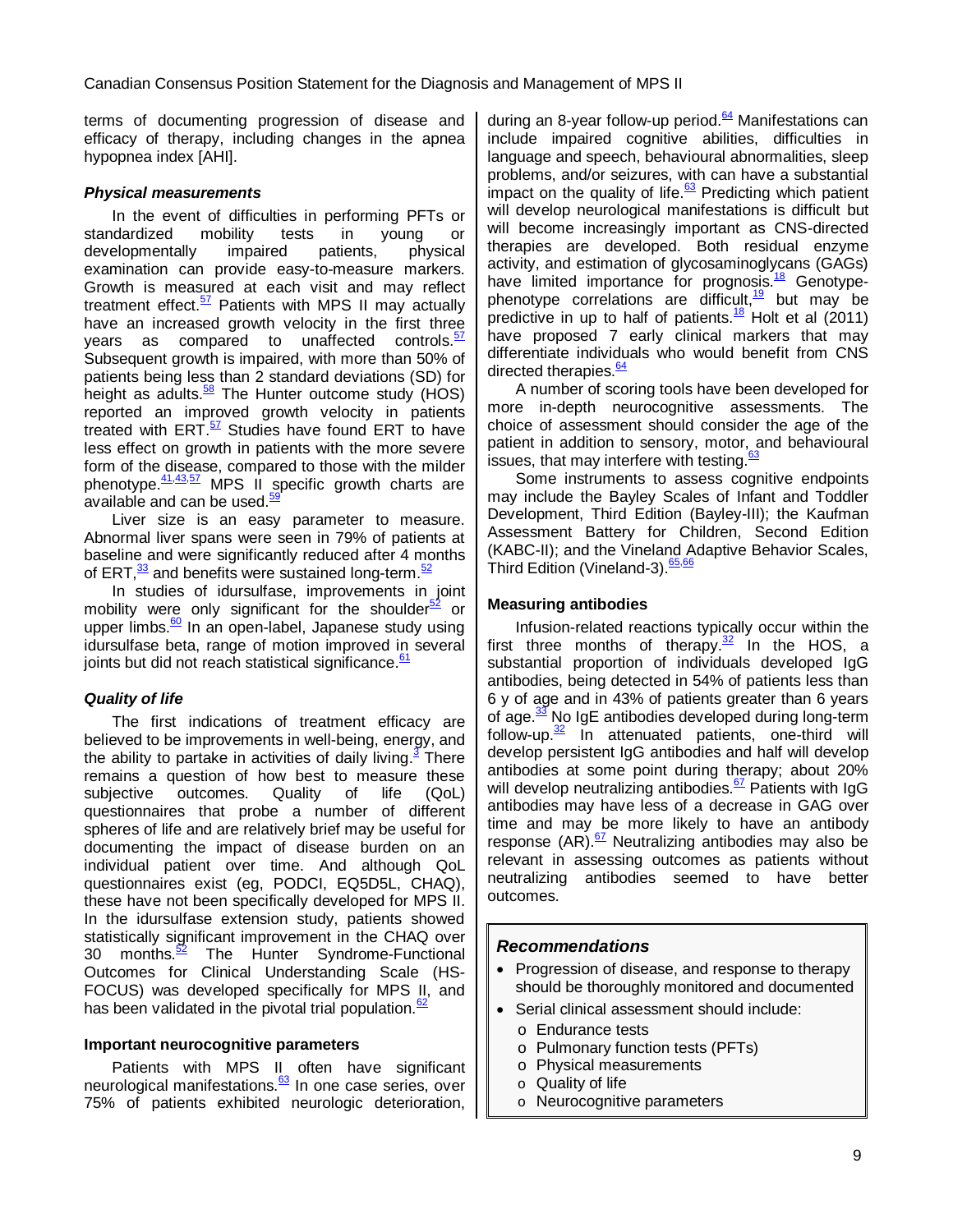#### **7. HOW SHOULD SYMPTOMS BE MANAGED TO MAXIMIZE QUALITY OF LIFE?**

Few organ systems are spared by MPS II. The multi-systemic sequelae of the disease require a multidisciplinary approach to both clinical evaluations and symptom management. It is recommended that these evaluations be completed in a tertiary care setting and ideally by health care practitioners who have experience with rare diseases. In childhood, assessment by a specialist in metabolic diseases should be performed every six months at a minimum, and upon development of any new clinical symptoms. In adulthood, the follow-up frequency can be decreased depending on overall disease burden. Many adult patients only require a yearly follow-up with their metabolic disease specialist.

Table 2 outlines clinical findings that can affect QoL in patients with MPS II, and provides assessment and management recommendations for each. The clinical findings may not all be present, or may vary in level of severity among individual patients. A patient with an attenuated form of MPS II can still demonstrate MPS II-related comorbidities that can adversely affect their quality of life, particularly as the patient ages. $\frac{68}{11}$  $\frac{68}{11}$  $\frac{68}{11}$  It is therefore imperative that a treating physician be aware of all possible complications of the condition with the aim of screening all patients regardless of apparent disease severity. The involvement of palliative care specialists may be beneficial in providing support for patients and their families, and can help during discussions of therapeutic goals.

### **Considerations for surgical interventions and anesthetic risks**

Most patients with MPS II will require some type of surgery during their lifetime to treat disease-related manifestations.<sup>[69](#page-18-15)</sup> Patients with MPS II are at higher risk of morbidity and mortality due to general anesthesia. $\frac{70,71}{2}$  $\frac{70,71}{2}$  $\frac{70,71}{2}$  $\frac{70,71}{2}$  This may be related to anatomical considerations such as: a shortened neck and macroglossia, neck and jaw rigidity; cervical spinal instability with acute neurological symptoms after excessive neck manipulation; upper airway obstruction; and possible cardiac involvement. $\frac{71}{2}$  $\frac{71}{2}$  $\frac{71}{2}$  Risks of general anesthesia must be balanced with the risks of delaying surgical intervention; spinal or regional anesthesia should be considered when appropriate. Given the upper airway involvement in MPS II, oral sedation may still impart significant risk and should be employed with caution. $\frac{71.72}{ }$  $\frac{71.72}{ }$  $\frac{71.72}{ }$  Surgery should be ideally completed in a tertiary centre experienced in dealing with patients who have complex medical needs. Pre-operative anaesthetic, ENT, respiratory, and cardiac evaluations are recommended and only skilled anesthesia personnel should be employed for airway management during surgery. Smaller endotracheal tubing and fiberoptic laryngotracheoscopy is often necessary for intubation, and in many centres pre-operative bronchoscopy with a fiberoptic bronchoscope is completed such that the anesthesiologist can adequately prepare for differences in the patient's upper airway anatomy.<sup>[71](#page-18-17)[,73](#page-18-19)</sup> Post-operatively, extubation should be completed with extreme caution. Postoperative laryngeal edema, superimposed with the baseline MPS-related airway issues, may dictate the need for urgent re-intubation or tracheostomy, particularly if extubation is completed too quickly following surgery.<sup>[71,](#page-18-17)[74](#page-18-20)</sup> Consent to any surgical procedure should include a discussion of these MPS IIrelated anesthetic complications and the possible need for urgent tracheostomy in the event of an acute airway obstruction.

Ultimately, prior to any surgical procedure and anaesthetic in a patient with MPS II, the risks and benefits should be considered carefully with the goal of preserving quality of life for the patient.

### **Recommendations**

- The multi-systemic sequelae of the disease requires a multidisciplinary approach to both clinical evaluations and system management
- Evaluations should be completed in a tertiary care setting, ideally by health care practitioners who have experience with MPS
- Assessment by a specialist in metabolic diseases should be performed every six months at a minimum
- Physicians should be aware of all possible complications of the condition, and screen all patients regardless of apparent disease severity
- Table 2 shows clinical findings, and consensus recommendations for clinical evaluation, and symptom management by system for MPS II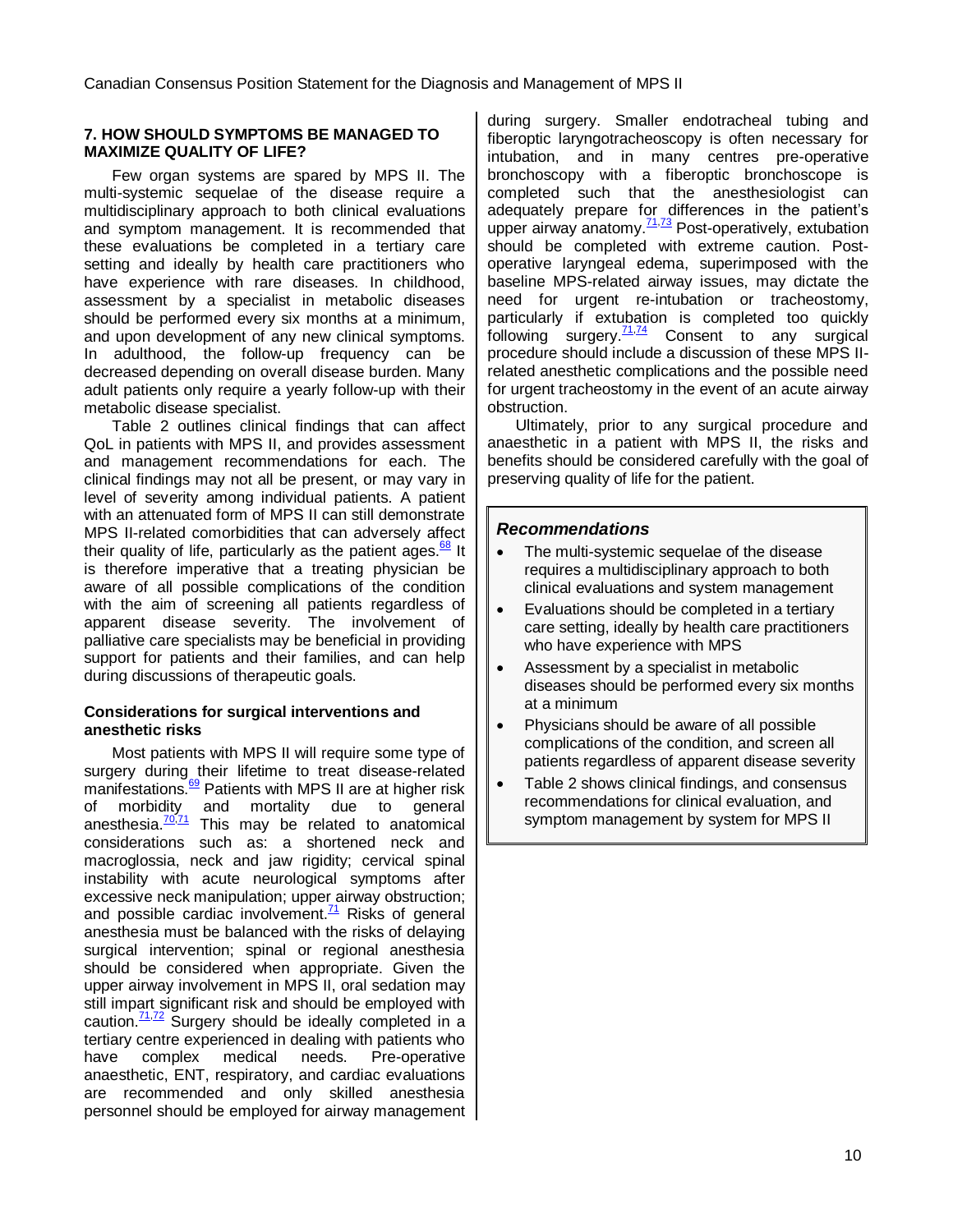| <b>Systems</b>                   | <b>Features and/or symptoms</b>                                                                                                                                             | Recommended assessment and frequency                                                                                                                                                                                                                                                                                            | Recommended management                                                                                                                                                                                                                                                                |
|----------------------------------|-----------------------------------------------------------------------------------------------------------------------------------------------------------------------------|---------------------------------------------------------------------------------------------------------------------------------------------------------------------------------------------------------------------------------------------------------------------------------------------------------------------------------|---------------------------------------------------------------------------------------------------------------------------------------------------------------------------------------------------------------------------------------------------------------------------------------|
| <b>General</b>                   | • Progressive coarsening of<br>facial features<br>• QoL can be adversely affected<br>by condition                                                                           | • Clinical evaluation at each visit<br>• QoL assessment (eg, SF-36) at each visit                                                                                                                                                                                                                                               | • Review facial differences and acknowledge the<br>presence of familial characteristics<br>• Address any adverse changes reflected in the<br>QoL questionnaire                                                                                                                        |
| Growth                           | • Initially normal or above<br>average growth followed by<br>decrease in growth velocity<br>and short stature<br>• Macrocephaly                                             | • Monitoring of growth parameters at each visit<br>• MPS II specific growth charts are available and can be<br>used*                                                                                                                                                                                                            | • Counselling for any excessive weight gain                                                                                                                                                                                                                                           |
| <b>Nutrition</b>                 | • Risk swallow/feeding<br>difficulties                                                                                                                                      | • Clinical assessment each visit (eg, choking, aspiration,<br>weight velocity)<br>• Swallow/videofluoroscopy study under SLT/OT supervision                                                                                                                                                                                     | • Conservative management (eg, feed<br>thickening)<br>• Gastrostomy insertion maybe required                                                                                                                                                                                          |
| <b>ENT/respiratory</b>           | • Upper airway obstruction<br>caused by enlarged<br>tonsils/adenoids,<br>macroglossia, and tracheal<br>changes<br>• Thickened nasal or respiratory<br>secretions and saliva | • Assess number of respiratory tract infections at each visit<br>Ensure vaccinations (including flu vaccine) are up to date<br>• Evaluate upper airway by otolaryngology if clinical<br>symptoms present<br>• Pulmonary function testing (including spirometry) yearly<br>• Sleep study yearly<br>• Assess secretion management | • Tonsillectomy and adenoidectomy<br>• CPAP therapy<br>• Tracheostomy reserved for severe and<br>progressive upper respiratory failure<br>• Yearly influenza vaccine<br>• Secretion management with anticholinergics<br>(eg, atropine drops, glycopyrollate, salivary<br>gland botox) |
|                                  | • Sensorineural hearing loss<br>• Conductive hearing loss                                                                                                                   | • Assess number of episodes of otitis media at each visit<br>• Audiological assessments yearly                                                                                                                                                                                                                                  | • Tympanostomy tubes if recurrent otitis media<br>reported<br>• Hearing aids                                                                                                                                                                                                          |
| Cardiovascular                   | • Left or right ventricular<br>cardiomyopathy<br>• Valvular dysfunction<br>• Coronary artery<br>narrowing/occlusion                                                         | • Echocardiography and ECG yearly                                                                                                                                                                                                                                                                                               | • Pharmacological intervention may be<br>necessary for afterload reduction<br>• Valvular replacement for advanced disease                                                                                                                                                             |
| <b>Central nervous</b><br>system | • Developmental delay<br>• Cognitive decline<br>• Behavioural disturbances                                                                                                  | • Developmental assessment/neuropsychological evaluation<br>vearly<br>• New cognitive or behavioural changes warrant<br>investigations for other MPS II comorbidities                                                                                                                                                           | • Enrolment in early intervention programs<br>• IEP enrolment<br>• Management of sleep disturbances<br>• Behavioural therapy<br>• Behavioural disturbances can be treated with<br>low dose monotherapy if cannot be controlled<br>by non-pharmacologic means                          |
|                                  | Seizures                                                                                                                                                                    | • MRI of brain<br>$\bullet$ EEG                                                                                                                                                                                                                                                                                                 | • Antiepileptics                                                                                                                                                                                                                                                                      |

Table 2: Clinical findings, and consensus recommendations for clinical evaluation, and symptom management by system for MPS II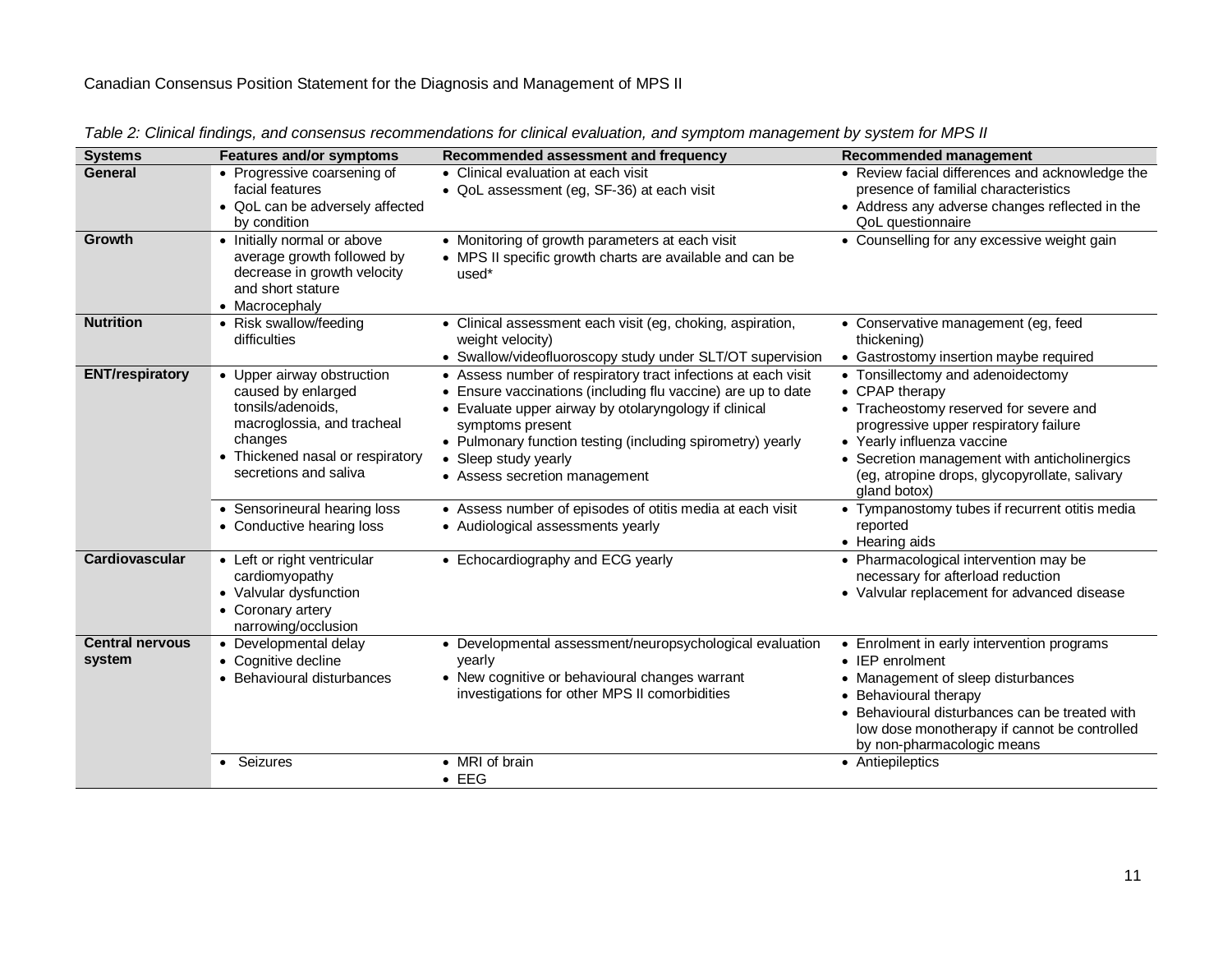| <b>Central nervous</b><br>system (cont.)  | Communicating<br>$\bullet$<br>hydrocephalus                                     | • MRI/CT head/craniocervical junction baseline in childhood<br>and with any suggestive clinical symptoms<br>• LP with opening pressure (after MRI) if clinical symptoms<br>present                                                            | • Ventricular-Peritoneal shunt                                                                                                                                                                                                                                                                                                                  |
|-------------------------------------------|---------------------------------------------------------------------------------|-----------------------------------------------------------------------------------------------------------------------------------------------------------------------------------------------------------------------------------------------|-------------------------------------------------------------------------------------------------------------------------------------------------------------------------------------------------------------------------------------------------------------------------------------------------------------------------------------------------|
| Spine and<br>peripheral<br>nervous system | • Atlantoaxial instability                                                      | • Evaluate for cervical myelopathic signs and symptoms with<br>each visit<br>• Cervical spine flexion/extension radiographs in childhood<br>and then prior to any surgical procedure and/or if there are<br>any clinical signs of instability | • Cervical spinal fusion<br>• Recommend patient avoid high-risk activities<br>such as contact sports                                                                                                                                                                                                                                            |
|                                           | Spinal stenosis with or without<br>spinal cord compression                      | Evaluate for myelopathic signs and symptoms with each<br>clinical visit<br>• Spinal MRI in childhood and with any new symptoms                                                                                                                | • Spinal decompression                                                                                                                                                                                                                                                                                                                          |
|                                           | Carpal tunnel syndrome                                                          | • Evaluate for signs of carpal tunnel syndrome and assess<br>function of hand during each visit<br>• NCV every 2-3 years starting at age 5 years or with any<br>suggestive clinical symptoms                                                  | • Conservative management (eg, splints) can be<br>trialed for a limited period of time<br>• Surgical management (median nerve release)<br>is often necessary if there are any changes on<br>NCV to preserve hand function                                                                                                                       |
| <b>Orthopedic</b>                         | • Erosive hip dysplasia<br>• Genu valgum                                        | • Clinical assessments of joint ranges of motion, gait, and<br>pain symptoms<br>• Skeletal survey in childhood and radiographs as needed                                                                                                      | • Physical therapy may help in preserving joint<br>function<br>• Hip reconstruction/replacements may be more<br>successful in childhood as compared to<br>adulthood<br>• Genu valgum surgery when there is alteration<br>in the tibial-femoral angle<br>• Total knee replacements may be necessary<br>due to progressive arthrosis in adulthood |
| Ophthalmologic                            | • Retinopathy<br>• Optic nerve head swelling and<br>optic atrophy               | • ERG and ophthalmologic evaluation with slit lamp<br>examination                                                                                                                                                                             | • No specific management                                                                                                                                                                                                                                                                                                                        |
| <b>Herniae</b>                            | • Increased incidence<br>inguinal/umbilical hernia and<br>risk of incarceration | • Clinical assessment and surgical opinion                                                                                                                                                                                                    | • Surgical repair                                                                                                                                                                                                                                                                                                                               |

CPAP: continuous positive airway pressure; CT: computed tomography; ECG: electrocardiogram; EEG: electroencephalogram; ENT: ear, nose, throat; ERG: electroretinography; IEP: individualized assessment program; LP: lumbar puncture; MPS: mucopolysaccharidosis; MRI: magnetic resonance imaging; NCV: nerve conduction velocity; OT: occupational therapy; QoL: quality of life; SLT: speech language therapy

\*Refer to reference  $\frac{59}{2}$  $\frac{59}{2}$  $\frac{59}{2}$ .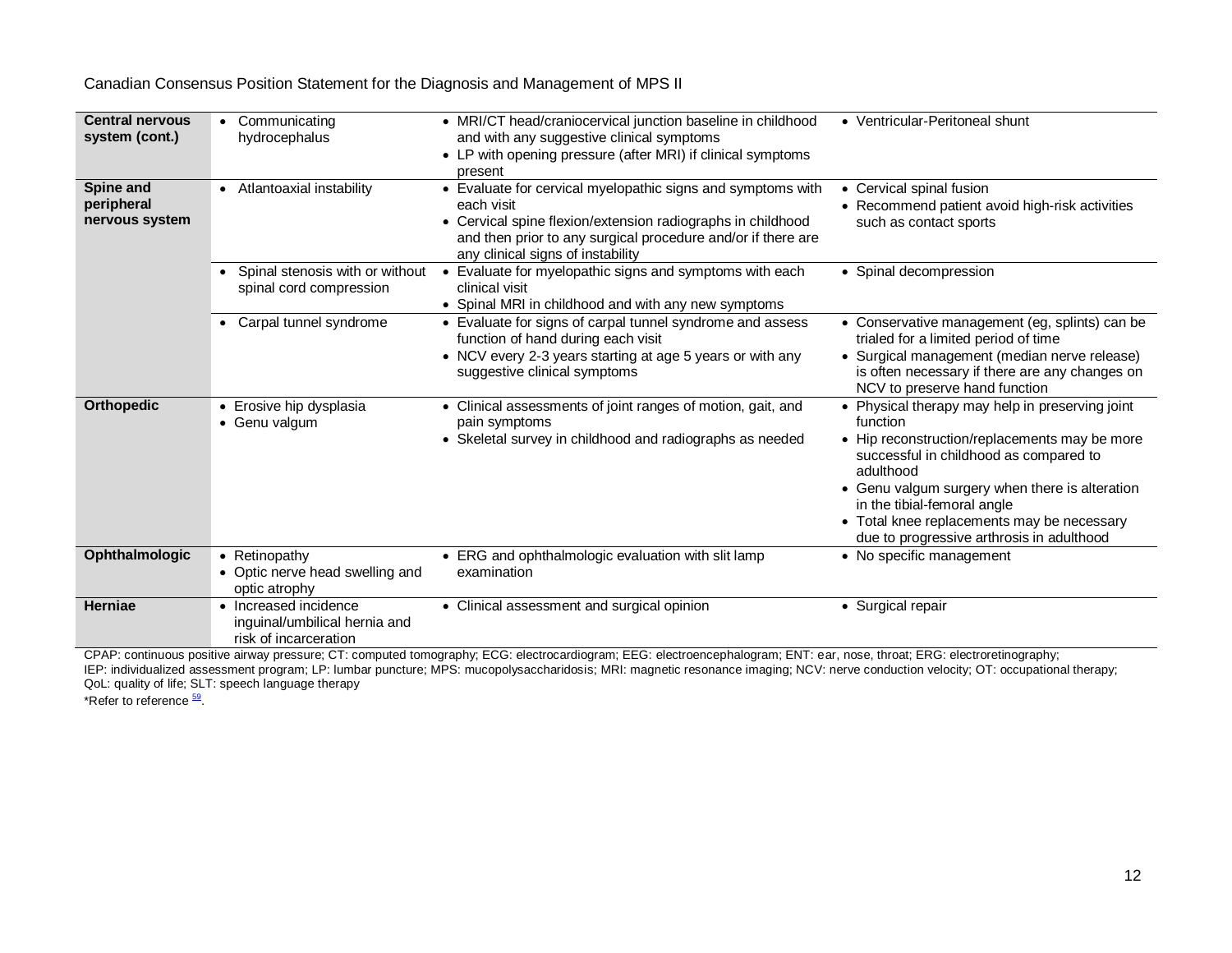#### **8. WHEN SHOULD ERT (IV IDURSULFASE) BE STOPPED?**

#### **Specific circumstances under which ERT should be discontinued**

Despite the understanding of potential benefits and limitations of intravenous ERT, the decision of when to stop therapy may be challenging, particularly when the patient is not achieving the therapeutic targets that have been mutually agreed upon between a medical team and patient/family or as defined by funding criteria.

IV ERT does not cross the blood-brain barrier, and it is recognized that it will not have a direct effect on the neurocognitive aspects of MPS  $II<sup>28</sup>$  $II<sup>28</sup>$  $II<sup>28</sup>$  However the impact of ERT in certain target areas should be taken into consideration—for example, the effect on motor function through improved joint mobility and the benefit to overall wellbeing, such as a decreased frequency of chest infections, which both positively impact the QoL in patients with neurocognitive involvement.<sup>[23](#page-17-4)[,28](#page-17-9)[,29](#page-17-10)</sup>

As outlined above in the section on initiation of ERT, it is recommended that where there is the potential of treatment benefit resulting in improved QoL, patients be offered a 12-18 month trial of ERT, following clearly understood goals of care, which should be defined prior to initiation of treatment. Having these goals in place and documented in the patient record will facilitate the discussions and decision process of when to stop ERT if these goals are not met after initiating therapy or if there is disease progression to the extent where there is no further discernible benefit from the continuation of ERT.

In addition to actual disease status, other factors that may lead to stopping ERT include: development of severe reactions to ERT, failure to adhere to the prescribed regimen, and loss of public healthcare eligibility (Table 3).<sup>[29](#page-17-10)</sup>

## **Recommendations**

- Consensus proposed criteria for stopping ERT are shown in table 3
- The circumstances under which ERT would be stopped should be discussed and documented prior to starting therapy

## Table 3: Consensus proposed criteria for stopping ERT

- Progression of either neurological or somatic disease to an extent that, following agreement of the treating physician and parents, it is deemed no longer amenable to ERT (Eg, patient becomes gastrostomy fed due to an inability to swallow and/or in a vegetative state)
- Development of life-threatening infusion reactions not amenable to standard therapy
- Existence of a concurrent severe diagnosis in which ERT would have no effect
- Failure to adhere to the weekly prescribed infusion schedule or to undertake the appropriate schedule of investigations to assess disease status and response to therapy
- Patient no longer maintains their citizenship/residency status

#### **9. WHAT POST-MARKETING SURVEILLANCE DATA ARE AVAILABLE FOR IV IDURSULFASE?**

Long-term data are available from the ongoing global, Hunter Outcome Survey (HOS).<sup>[75](#page-18-22)</sup> The HOS is a patient registry that was initiated in 2005. Data are collected and published on the long-term on the safety and effectiveness of ERT, as well as the natural history of MPS II. Treated or untreated patients with MPS II can be enrolled in HOS. $^{75}$  $^{75}$  $^{75}$  During a 10-year period more than 1,000 patients have been included in the registry. As of January 2018, there are 5 sites open in Canada, with 4 of them having enrolled patients into HOS [Julian Raiman, personal communication]. All patients should be asked for informed consent to share outcome data with this database.

In Canada, the CIMDRN (Canadian Inherited Metabolic Disease Research Network) is a CIHR funded network initiative. The main objective of this registry is to provide the infrastructure for a database to collect practice informed outcomes of several inherited metabolic diseases (IEM) (primarily those included in newborn screening). The registry is currently being populated with patient data. MPS II is not currently integrated into the existing database.

## **Recommendations**

- All patients should be asked for informed consent to share outcome data with the Hunter Outcome Survey (HOS) registry
- Steps should be taken to have MPS II integrated into the Canadian CIMDRN database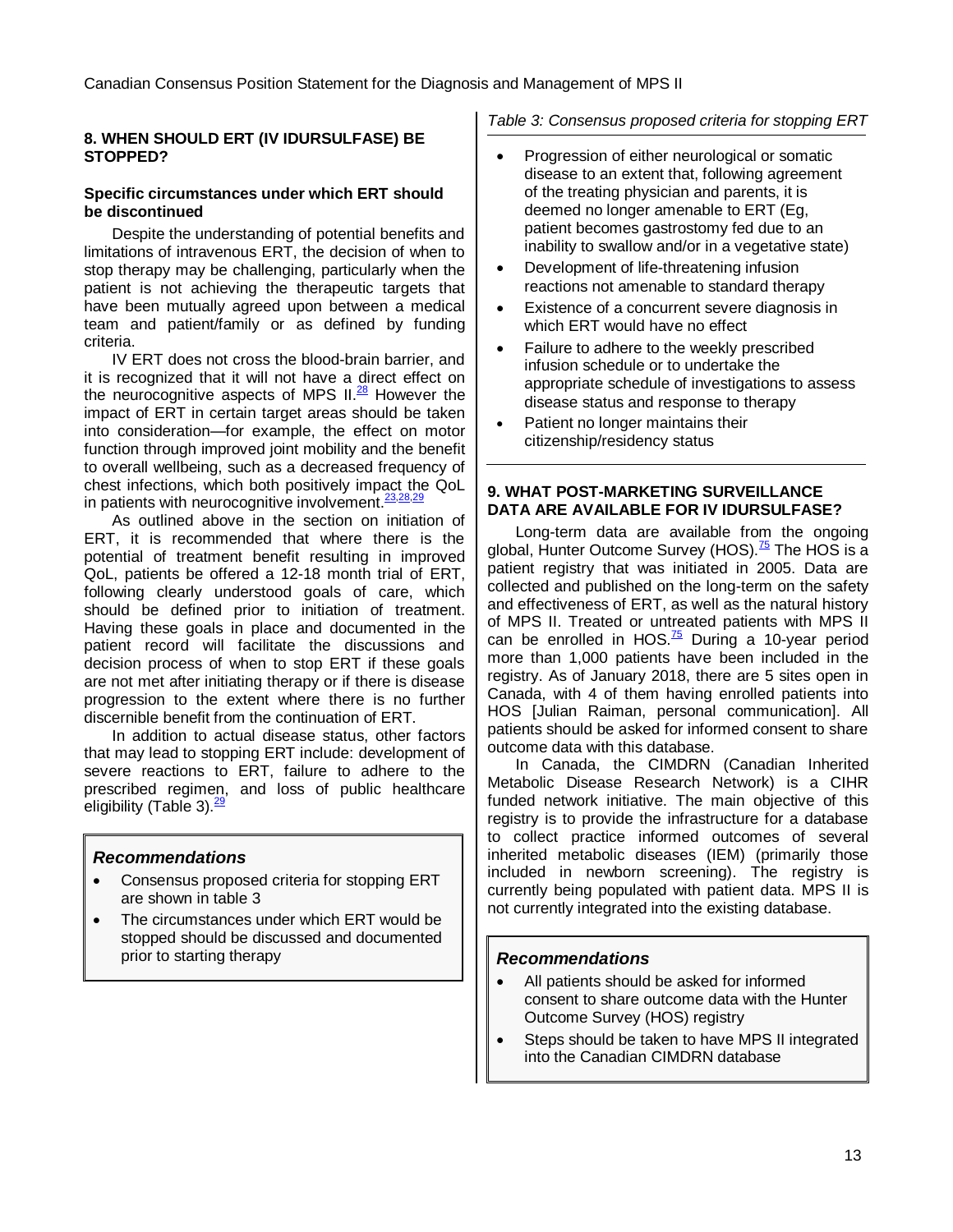#### **10. WHAT TREATMENTS ARE UNDER INVESTIGATION FOR MPS II AND MPS IN GENERAL?**

While ERT has been the primary treatment available for MPS II, other therapies are currently available or being studied. Although these alternatives do require further study to establish safety and efficacy, they may hold some promise for the treatment of CNS involvement of MPS II—a currently unmet need with ERT.

### **HSCT in MPS II**

Hematopoietic stem cell transplant (HSCT) provides continuous enzyme replacement through engrafted cells. $\frac{76}{6}$  $\frac{76}{6}$  $\frac{76}{6}$  HSCT has been used as an effective option to mitigate the adverse central neurological outcomes in other lysosomal storage disorders such as MPS  $I<sub>1</sub><sup>77,78</sup>$  $I<sub>1</sub><sup>77,78</sup>$  $I<sub>1</sub><sup>77,78</sup>$  $I<sub>1</sub><sup>77,78</sup>$  but has not demonstrated similar benefits in MPS II.<sup>[79](#page-18-26)[,80](#page-18-27)</sup> The reasons for poorer outcomes in MPS II compared MPS I are unclear. $\frac{79-81}{2}$  $\frac{79-81}{2}$  $\frac{79-81}{2}$  Patients with attenuated disease may have a better outcome as compared to patients receiving ERT, $81,82$  $81,82$  but there is significant morbidity and mortality associated with HSCT. $^{81}$  $^{81}$  $^{81}$  For patients with severe disease, the benefits on neuropsychological outcomes remain unclear. It remains to be shown whether transplant performed at a very early age (1 year or less) will change the course of cognitive involvement.<sup>[83](#page-18-30)</sup>

The largest reported case series with HSCT in MPS II is from Japan, where the treatment was employed as standard therapy for MPS II prior to the approval of ERT in that country.<sup>[84](#page-18-31)</sup> A retrospective analysis of HSCT in Japanese patients with MPS II reported improvements in neuroradiologic parameters, stabilization of brain atrophy, and improved valvular disease in several patients who were more likely to be less severely affected.<sup>[84](#page-18-31)</sup> However, no prospective studies have been completed to date and the efficacy of this treatment is not yet established. That said, newer modified cellular delivery techniques for HSCT as in metachromatic leukodystrophy $\frac{85}{2}$  $\frac{85}{2}$  $\frac{85}{2}$  and improved conditioning regimens<sup>[86](#page-18-33)</sup> have decreased the traditionally high morbidity and mortality associated with stem cell transplantation and may warrant a reexamination of the potential therapeutic benefits of HSCT in MPS II.

#### **Intrathecal ERT for MPS II**

Intrathecal ERT has been studied in MPS II with the aim of stabilization or improvement of CNS involvement in MPS II. A randomized, open-label, phase I/II study of intrathecal idursulfase (idursulfase-IT) in children with severe MPS II has been published.<sup>[28](#page-17-9)</sup> In this study, idursulfase-IT was

administered once monthly for six months in varying dosing regimens (10 mg, 3 mg, 1 mg, and notreatment) to patients (n=16) with MPS II who were also given concurrent IV idursulfase ERT 0.5 mg/kg. The study drug was delivered using an intrathecal drug delivery device (IDDD). Idursulfase-IT administered intrathecally was well-tolerated in all patients, regardless of specific dose, and no serious treatmentrelated adverse events were reported. The majority of adverse events were related to IDDD malfunction, with surgical revision and removal of the IDDD required in six out of 12 patients who received idursulfase-IT. Cerebrospinal fluid (CSF) GAG levels decreased to a minimum of 80% in all treatment dosing groups within the first few months of treatment, and were sustained throughout the study. In contrast, CSF GAG levels remained unchanged over a six month period in the four patients who received no treatment. There was low immunogenicity noted with idursulfase-IT. An extension trial to evaluate longer term outcomes for idursulfase-IT is currently ongoing (NCT01506141). Top-line results from a phase II/III (NCT02055118) to determine if idursulfase-IT can stabilize neurological progression failed to show differences in primary or secondary outcomes.<sup>[30](#page-17-11)</sup>

## **IV ERT with fusion proteins**

To address the poor availability of ERT to the CNS, a recombinant IDS enzyme has been engineered to include a monoclonal antibody against the human insulin receptor that is expressed at the blood-brain barrier, theoretically enabling ERT to cross into the brain.<sup>[87](#page-18-34)</sup> A study of the insulin receptor antibodyiduronate sulfatase fusion protein in Rhesus monkeys demonstrated an adequate safety profile.<sup>[88](#page-18-35)</sup> A phase 1, open-label, multi-dose clinical trial is currently underway to evaluate the safety and tolerability of this recombinant IDS enzyme (AGT-182) in 8 adults with MPS II (NCT02262338).<sup>[89](#page-18-36)</sup> Another fusion protein consisting of a recombinant IDS enzyme which includes an anti-transferrin receptor antibody (JR-141) is currently being studied in a phase 1/2 trial in 12 patients with MPS II (NCT03128593). $\frac{89}{10}$  $\frac{89}{10}$  $\frac{89}{10}$ 

#### **Pharmacologic chaperone therapy**

Small molecule therapies such as pharmacologic chaperone therapies and substrate reduction therapies have also been considered for MPS II. Chaperones are specifically designed to bind to the active site of the inactive lysosomal protein and cause it to fold into the appropriate confirmation, thereby improving its stability, and potentially allowing partial improvement of the lysosomal enzyme activity. In general, lysosomal storage diseases (LSDs) are good candidates for pharmacologic chaperone therapies as many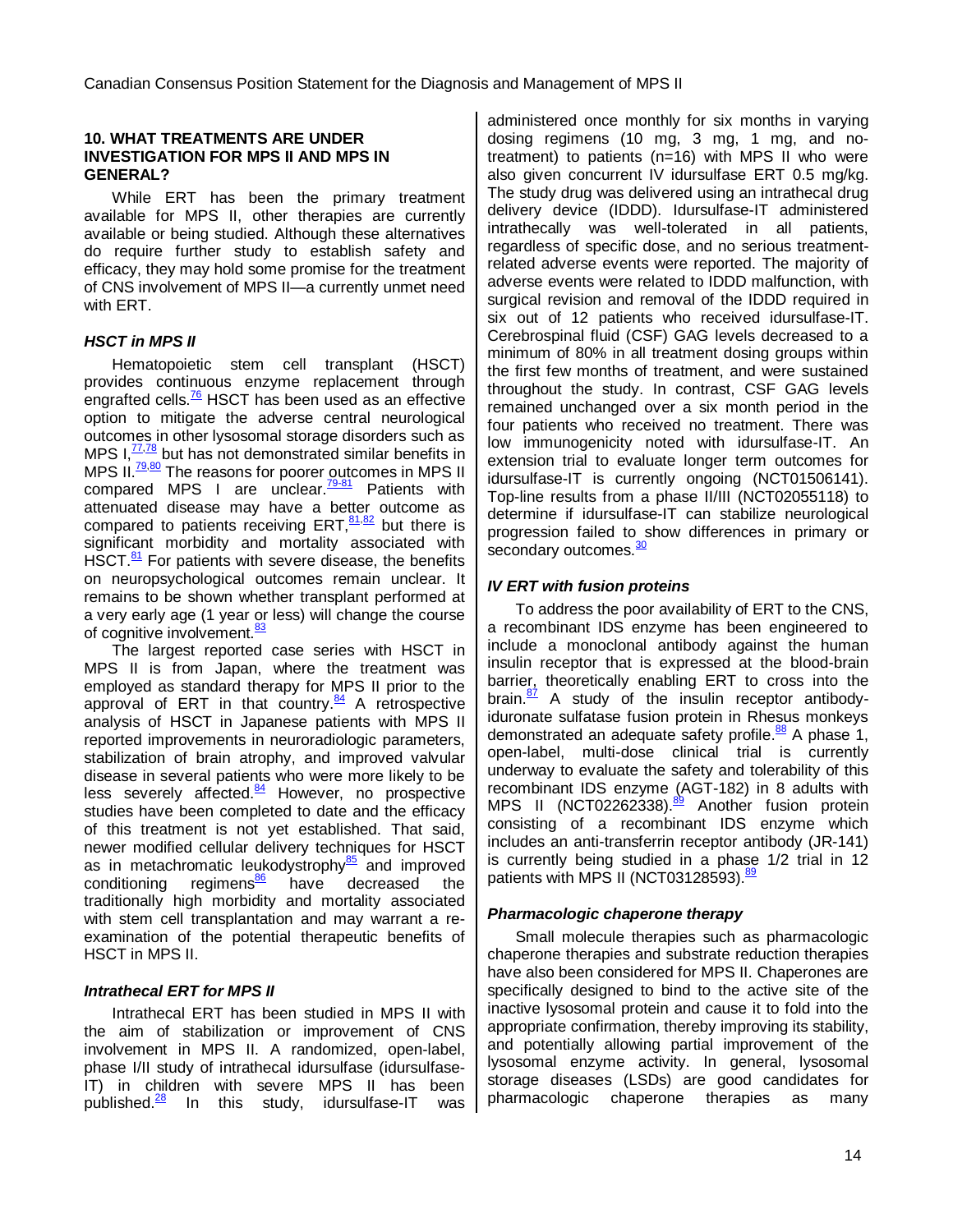lysosomal diseases are caused by gene mutations that specifically create a misfolded lysosomal protein.<sup>[90](#page-18-37)</sup> Clinical studies are underway for chaperones developed for Fabry disease, Gaucher disease, Pompe disease, and GM2 gangliosidosis, and preclinical cellbased studies are currently underway for other types of LSDs.<sup>[91](#page-19-0)</sup>

In a recent study investigating the candidate chaperone for MPS II, DS20 (a sulfated disaccharide derived from heparin), there was a dose-dependent attenuation of thermal degeneration of recombinant mutated IDS enzyme in cells incubated with D2S0, as well as an increase in residual activity of mutant IDS in patient fibroblasts.<sup>[92](#page-19-1)</sup>

While molecular chaperone therapy has therapeutic promise in LSDs, there are currently limitations requiring further study. These include difficulties in achieving increases in residual enzyme activities that would allow for significant clinical benefit, and difficulties in applying pharmacologic chaperone therapies for the full range of mutation types that may affect particular LSDs.<sup>[91,](#page-19-0)9</sup>

#### **Substrate reduction therapy**

Substrate reduction therapy serves to inhibit GAG synthesis, and has held some promise in addressing the CNS complications of LSDs as these therapeutic agents are expected to cross the blood-brain barrier.  $\frac{94}{6}$  $\frac{94}{6}$  $\frac{94}{6}$ Several compounds that reduce MPS synthesis, such as the flavonoid genistein, have been studied with some effect on GAG reduction and concomitant clinical improvements in patients with MPS IIIA.<sup>[95](#page-19-4)</sup> Effects of genistein on GAG reduction in various organs, including the brain, in a mouse model of MPS II have been observed.<sup>[96](#page-19-5)</sup> In a study conducted in seven patients with MPS II, genistein was well-tolerated and resulted in improved joint mobility after 26 weeks of treatment.<sup>[97](#page-19-6)</sup> Additional long-term studies are needed to assess the efficacy of substrate reduction in the CNS manifestations of MPS II.

#### **Gene therapy/gene-targeted therapy**

Gene therapy has been identified as a potential option for MPS II. In vivo gene therapy has been studied in a variety of MPS disorders, and involves injection of a vector that carries a healthy copy of the IDS and allows for expression within cells within various tissues. $\frac{98}{2}$  $\frac{98}{2}$  $\frac{98}{2}$  Ex vivo gene therapy involves harvesting of the patient's cells, insertion of the normal transgene, and injection of these altered cells back into the patient. $\frac{99}{2}$  $\frac{99}{2}$  $\frac{99}{2}$  Both approaches have been studied in cell and animal models for MPS II with promising results,<sup>[99](#page-19-8)</sup> but have not been studied to date in patients with MPS II.

A study of MPS II mice administered with adenoassociated virus vectors encoding IDS (AAV9-Ids) into the cerebrospinal fluid showed a significant increase in IDS activity throughout the brain, resolution of storage lesions, reversal of lysosomal dysfunction, and reversal of neuroinflammation, with normalization of behaviour, and prolonged survival.<sup>[100](#page-19-9)</sup> Another group also demonstrated the efficacy of AAV9-Ids delivered intracerebroventricularly with sustained IDS expression in circulation and peripheral organs, normalization of GAG levels, and concomitant prevention of neurocognitive deficits in mice treated at 2 months of age.<sup>[101](#page-19-10)</sup> This group also demonstrated that a zinc-finger nuclease (ZFN) approach could be used to insert the human IDS coding sequence into the AAV2/8 vectors, which resulted in stable, high-level IDS enzyme expression and metabolic correction in MPS II mouse models.<sup>[102](#page-19-11)</sup>

The recent discovery of genome editing systems such as CRISPR-CAS-9 provides a promising approach for gene therapy.<sup>[103](#page-19-12)</sup> Genome editing technologies will likely change the future landscape of therapy for all genetic disorders, including MPS II.

### **Recommendations**

- HSCT, intrathecal ERT, and ERT with fusion proteins show promise for MPS II
- Other therapies are under investigation, but have not yet been adequately studied
- Clinicians should closely follow clinical trials and be encouraged to enrol patients when appropriate

#### **11. WHAT STRATEGIES CAN HELP ENSURE ACCESS TO TREATMENT?**

#### **Challenges to timely diagnosis (need for newborn screening programs)**

Newborn with MPS II have a normal appearance and can be diagnosed only on the basis of family history. Newborn screening has the potential to enable pre-symptomatic diagnosis; however, it is not currently available for MPS II. Consequently, most patients with MPS II are diagnosed based on clinical signs and symptoms. The median age of diagnosis of 847 MPS II patients in the Hunter Outcome Survey was 3.3 years.<sup>[75](#page-18-22)</sup>

There are no randomized-controlled trial data available to demonstrate improvements in diseaserelated symptoms or long-term clinical outcomes of MPS II patients treated between 16 months and 5 years of age with idursulfase.<sup>[104](#page-19-13)</sup> However, Muenzer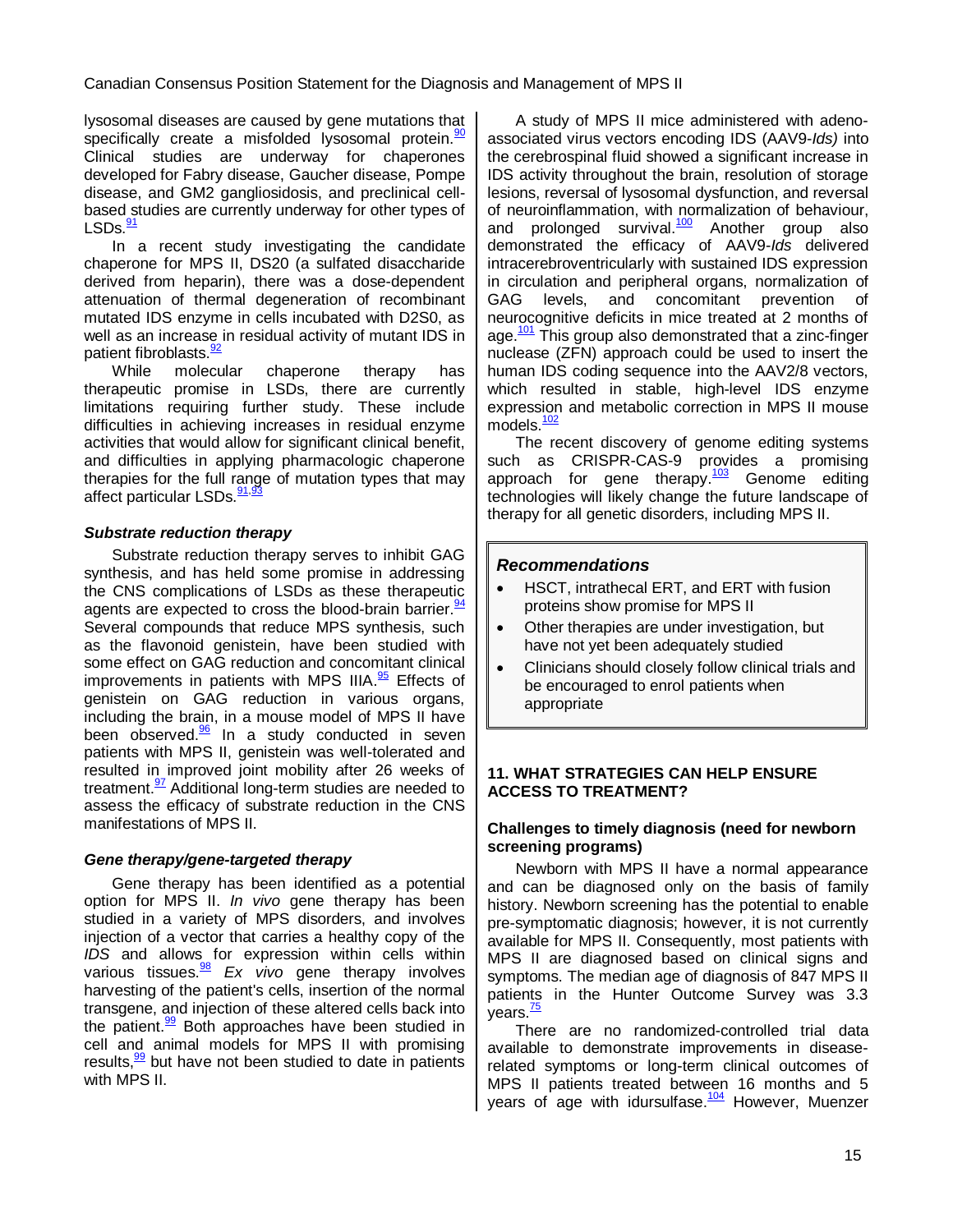reviewed the limited available evidence of benefits of early treatment in pairs of older and younger siblings and advocated for pre-symptomatic ERT in infants with MPS II. $\frac{105}{105}$  $\frac{105}{105}$  $\frac{105}{105}$  Early diagnosis of MPS II is important in initiating timely treatment.

Without a family history or newborn screening, the clinical suspicion of MPS II requires the primary care physician or pediatrician to recognize a cluster of signs and symptoms many of which are non-specific, such as recurrent otitis media, umbilical and inguinal hernias, recurrent respiratory infections, upper airway obstruction with noisy breathing and snoring. More specific indications include coarse facial features, joint stiffness and dysotosis multiplex that are shared with other lysosomal storage diseases including the more common MPS I. Often the referral to a medical geneticist will result in the recognition of a lysosomal storage disease phenotype and enable the diagnosis of MPS II. The physical characteristics of MPS II generally appear around 2-4 years of age for the early onset progressive form, however about one-third of MPS II patients have attenuated disease in which the features may appear later and be more subtle. A study of 15 patients with attenuated MPS II found that 3.7-4 years elapsed between the time of the initial observations of chronic ear infections and hearing loss and the diagnosis of MPS  $II.^{106}$  $II.^{106}$  $II.^{106}$  The early diagnosis of MPS II remains a challenge in the absence of family history and newborn screening.

#### **ERT reimbursement policies across Canada**

It has been estimated that 3 million Canadians will suffer from a rare disease within their lifetime.<sup>[107](#page-19-16)</sup> In recent years, academic researchers and pharmaceutical companies have paid increasing attention to developing treatments for rare diseases.<sup>[108](#page-19-17)</sup> Health Canada approved the use of idursulfase for enzyme replacement therapy for MPS II on December 17, 2007. However, at the same time the Canadian Expert Drug Advisory Committee recommended that idursulfase not be listed for funding on provincial formularies for the following reasons:<sup>[109](#page-19-18)</sup>

- ―1. While idursulfase has been shown to have a biologic effect and improve some outcomes in patients with Hunter syndrome, the clinical significance of its effects is not established. For example, idursulfase improves distance walked in six minutes but the average improvement is less than 10% above baseline values. Idursulfase has not been shown to improve clinically relevant outcomes such as quality of life, pain, rates of hospitalization or the resources required for home care support.
- 2. It is unlikely that idursulfase enters the central nervous system and therefore, it is not

expected to improve the neurological complications of Hunter syndrome.

3. Idursulfase costs \$4215 for a 6 mg vial and the cost for treatment of a 35 kg patient (the average weight of patients in the clinical trial reviewed by the Committee) was \$657,000 per year."

*"*The Committee did not feel that the high cost was justified given the lack of evidence or improvement in *clinically important outcomes."*[109](#page-19-18)

Similar concerns about the lack of improvements in clinically important outcomes (eg, growth, sleep apnoea, cardiac function, quality of life, and mortality) were expressed in a Cochrane review of clinical trials of idursulfase.<sup>[110](#page-19-19)</sup>. However, a more recent analysis of clinical outcomes in 639 patients in the Hunter Outcome Survey database who had received up to 3 years of idursulfase reported positive effects on urine glycosaminoglycan levels, 6MWT, left ventricular mass index, FVC,  $FEV_1$  and hepatosplenomegaly. $111$ 

A particular concern was the lack of cognitive benefits as idursulfase does not cross the blood brain barrier. Muenzer et al established an expert panel consensus on the role of idursulfase in severe MPS  $II<sup>29</sup>$  $II<sup>29</sup>$  $II<sup>29</sup>$  The expert panel recommended that all patients be offered a treatment trial to improve or stabilize somatic signs and symptoms and improve quality of life, with the exception of patients who are severely neurologically impaired. They suggested that the idursulfase trial be initiated with consideration of termination if there is no evidence of benefit.

In Canada, provincial health plans have taken a variety of approaches to requests for funding idursulfase. In June 2011, Ontario developed a funding framework for Drugs for Rare Diseases (DRDs). Idursulfase for MPS II ERT can be reimbursed through the Exceptional Access Program within the Ontario Public Drug Program (OPDP) on an individual case basis. The patient must meet disease severity criteria and evidence of continued efficacy. New Brunswick has established a Rare Diseases Program and follows the same process as Ontario. There are similar rare disease drug coverage programs that provide reimbursement for idursulfase on a case-by-case basis in Alberta, British Columbia, Quebec, and Manitoba. Idursulfase is listed in the Nova Scotia formulary but a reimbursement program is not identified. The Saskatchewan formulary, Prince Edward Island formulary, and the Newfoundland and Labrador list of Special Authorization Drugs do not list idursulfase.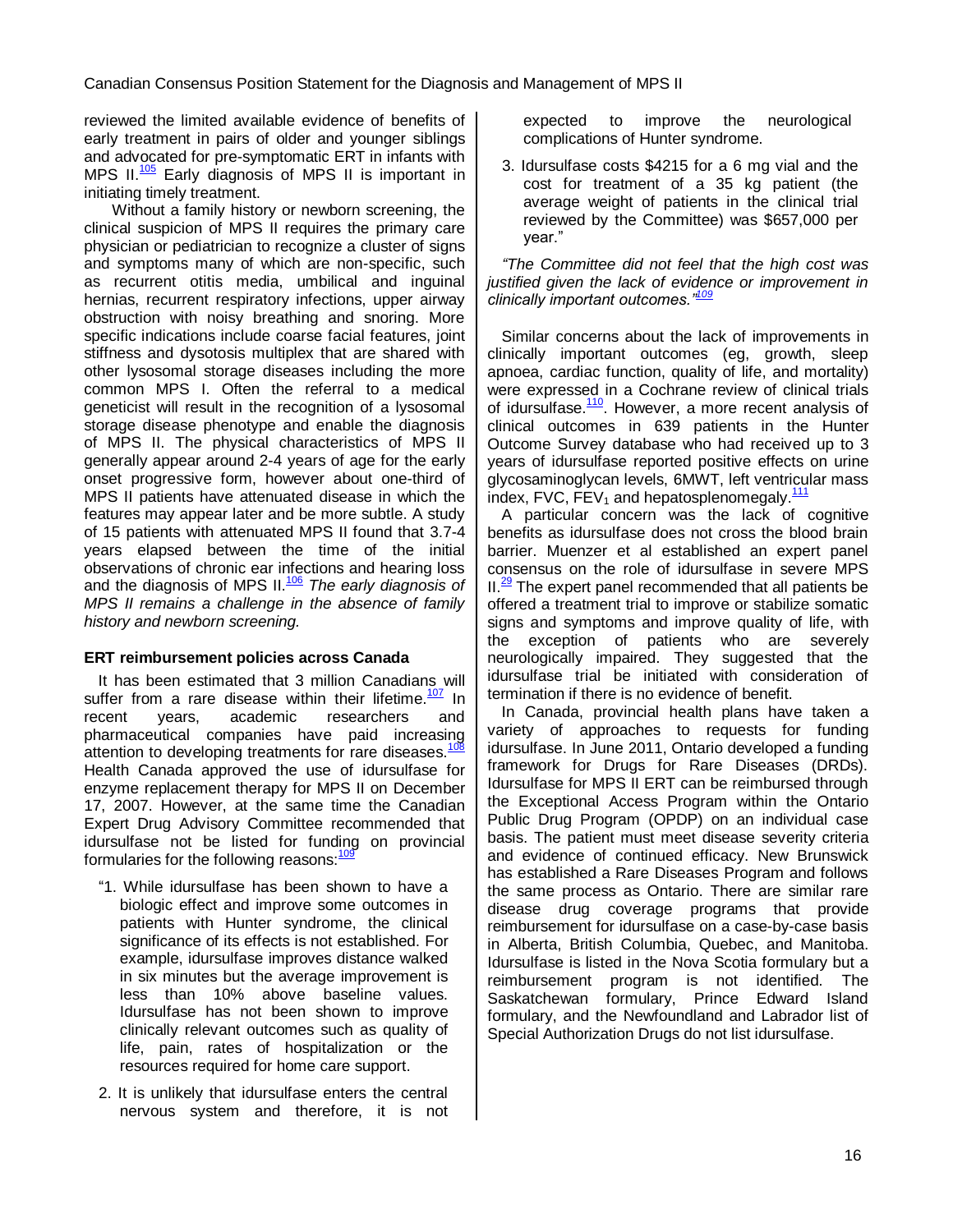#### **Patient advocacy societies**

#### **Canadian Agency for Drugs and Therapeutics in Health (CADTH)**

The Canadian Agency for Drugs and Therapeutics in Health (CADTH) is an independent, not-for-profit organization created by Canada's federal, provincial, and territorial governments. It is responsible for providing healthcare decision makers with objective evidence in order to help them make informed decisions about the optimal use of medications. $112$ CADTH is undertaking an environmental scan called the "Recommendations Framework for Drugs for Rare Diseases: A Review of Health Technology Assessment Agencies."<sup>[113](#page-19-22)</sup> The environmental scan will aim to assess how Health Technology Assessment agencies review and make reimbursement decisions for drugs for rare diseases, and whether any of Canada's publicly-funded drug plans use a "drug for rare diseases-specific evaluation framework" to evaluate funding.

#### **Patient advocacy groups**

Patient advocacy groups should encourage research to improve the therapeutic potential of idursulfase in order to meet the efficacy concerns of agencies that advise on reimbursement. For example research on the:

- a) Development of a newborn screening test to enable pre-symptomatic diagnosis
- b) Efficacy of pre-symptomatic idursulfase treatment
- c) Development of an effective therapy to prevent the CNS disease

These groups should also advocate to health technology assessment organizations to identify new and lower cost models for conducting clinical trials for and lower cost models is sensitively because of the relevant assessments.<sup>[108,](#page-19-17)11</sup>

#### **Recommendations**

- A newborn screening program will help overcome the challenges to a timely diagnosis
- Evidence for the efficacy of idursulfase on presymptomatic MPS-II, and effective therapy to prevent CNS symptoms will address concerns of funding bodies
- Patient advocacy groups can help encourage ongoing research and advocate to health plans to ensure that all appropriate patients have access to a treatment trial to improve or stabilize symptoms and quality of life

#### **REFERENCES**

- <span id="page-16-0"></span>**1.** Scarpa M, Almassy Z, Beck M, et al. Mucopolysaccharidosis type II: European recommendations for the diagnosis and multidisciplinary management of a rare disease. Orphanet J Rare Dis 2011;6:72.
- <span id="page-16-1"></span>**2.** Neufeld E, Muenzer J. The mucopolysaccharidoses. In: Scriver C, Beaudet A, Sly W, Valle D, eds. The Metabolic and Molecular Bases of Inherited Disease. New York: McGraw-Hill; 2001:3421-52.
- <span id="page-16-2"></span>**3.** Wraith JE, Scarpa M, Beck M, et al. Mucopolysaccharidosis type II (Hunter syndrome): a clinical review and recommendations for treatment in the era of enzyme replacement therapy. Eur J Pediatr 2008;167:267-77.
- <span id="page-16-3"></span>**4.** Scarpa M. Mucopolysaccharidosis type II. In: Pagon R, Adam M, Ardinger H, et al, eds. GeneReviews® [Internet]. Seattle, WA: University of Washington, Seattle; 1993-2016; 2015.
- <span id="page-16-4"></span>**5.** Tuschl K, Gal A, Paschke E, Kircher S, Bodamer OA. Mucopolysaccharidosis type II in females: case report and review of literature. Pediatr Neurol 2005;32:270-2.
- <span id="page-16-5"></span>**6.** Pina-Aguilar RE, Zaragoza-Arevalo GR, Rau I, et al. Mucopolysaccharidosis type II in a female carrying a heterozygous stop mutation of the iduronate-2-sulfatase gene and showing a skewed X chromosome inactivation. Eur J Med Genet 2013;56:159-62.
- <span id="page-16-6"></span>**7.** Baehner F, Schmiedeskamp C, Krummenauer F, et al. Cumulative incidence rates of the mucopolysaccharidoses in Germany. J Inherit Metab Dis 2005;28:1011-7.
- <span id="page-16-7"></span>**8.** Nelson J, Crowhurst J, Carey B, Greed L. Incidence of the mucopolysaccharidoses in Western Australia. Am J Med Genet A 2003;123A:310-3.
- <span id="page-16-8"></span>**9.** Applegarth DA, Toone JR, Lowry RB. Incidence of inborn errors of metabolism in British Columbia, 1969-1996. Pediatrics 2000;105:e10.
- <span id="page-16-9"></span>**10.** de Jong JG, Wevers RA, Laarakkers C, Poorthuis BJ. Dimethylmethylene blue-based spectrophotometry of glycosaminoglycans in untreated urine: a rapid screening<br>procedure for mucopolysaccharidoses. Clin Chem  $\tilde{f}$  or mucopolysaccharidoses. 1989;35:1472-7.
- <span id="page-16-10"></span>**11.** Lukacs Z. Mucopolysaccharides. In: Blau N, Duran M, Gibson K, eds. Laboratory Guide to the Methods in Biochemical Genetics. New York, NY: Springer; 2008:287-324.
- <span id="page-16-11"></span>**12.** Mabe P, Valiente A, Soto V, Cornejo V, Raimann E. Evaluation of reliability for urine mucopolysaccharidosis screening by dimethylmethylene blue and Berry spot tests. Clin Chim Acta 2004;345:135-40.
- <span id="page-16-12"></span>**13.** Piraud M, Maire I, Mathieu M. Pitfalls of screening for mucopolysaccharidoses by the dimethylmethylene blue test. Clin Chem 1993;39:163-4.
- <span id="page-16-13"></span>**14.** Zhang H, Wood T, Young SP, Millington DS. A straightforward, quantitative ultra-performance liquid chromatography-tandem mass spectrometric method for heparan sulfate, dermatan sulfate and chondroitin sulfate in urine: an improved clinical screening test for the mucopolysaccharidoses. Mol Genet Metab 2015;114:123-8.
- <span id="page-16-14"></span>**15.** Auray-Blais C, Lavoie P, Tomatsu S, et al. UPLC-MS/MS detection of disaccharides derived from glycosaminoglycans as biomarkers of mucopolysaccharidoses. Anal Chim Acta 2016;936:139-48.
- <span id="page-16-15"></span>**16.** Mashima R, Sakai E, Tanaka M, Kosuga M, Okuyama T. The levels of urinary glycosaminoglycans of patients with attenuated and severe type of mucopolysaccharidosis II determined by liquid chromatography-tandem mass spectrometry. Mol Genet Metab Rep 2016;7:87-91.
- <span id="page-16-16"></span>**17.** Human Genome Mutation Database (HGMD® Professional 2016.3). Last Update Mar 3, 2018, 2017, Available at: [https://www.qiagenbioinformatics.com/products/human-gene](https://www.qiagenbioinformatics.com/products/human-gene-mutation-database/)[mutation-database/.](https://www.qiagenbioinformatics.com/products/human-gene-mutation-database/)
- <span id="page-16-17"></span>**18.** Dvorakova L, Vlaskova H, Sarajlija A, et al. Genotypephenotype correlation in 44 Czech, Slovak, Croatian and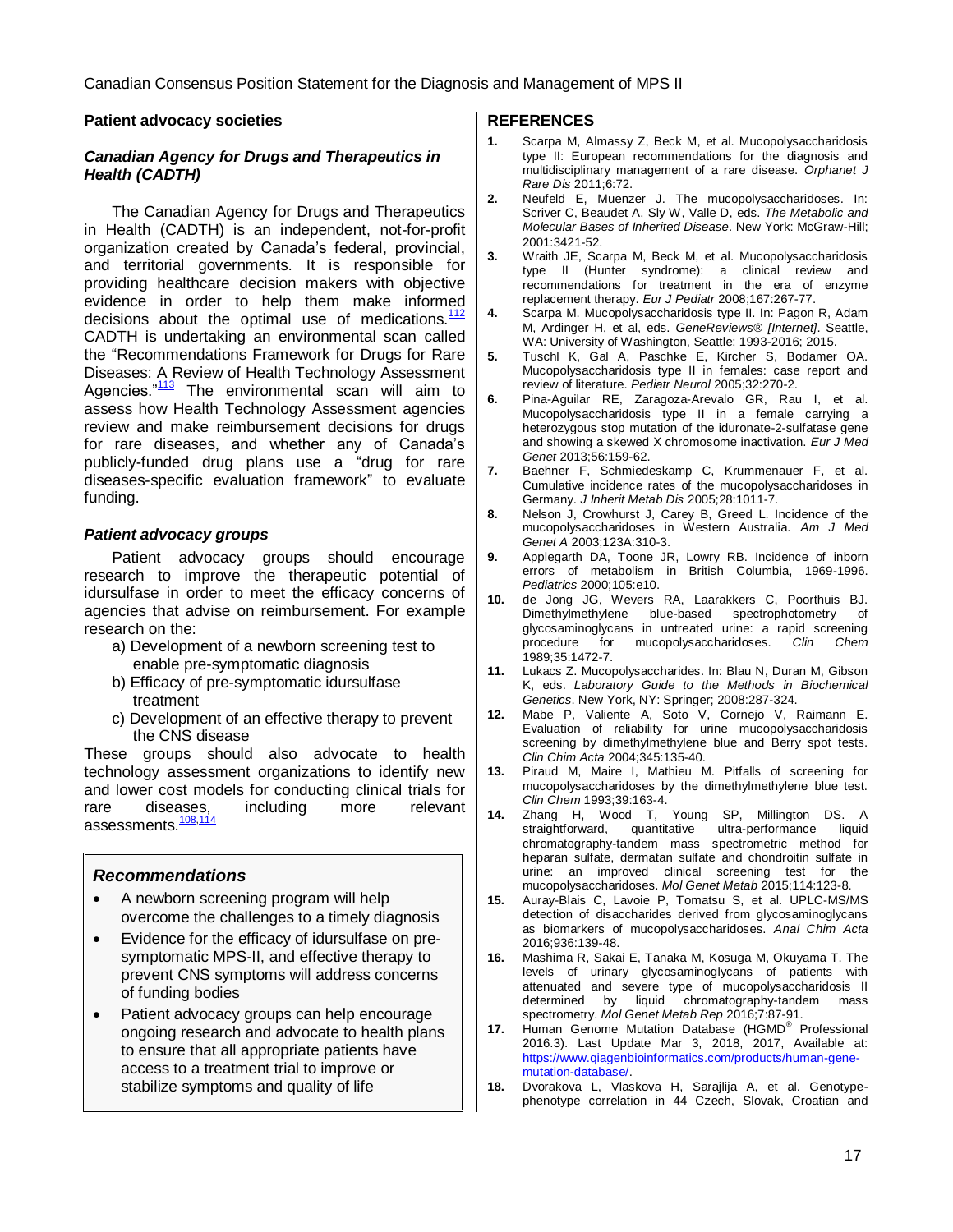Serbian patients with mucopolysaccharidosis type II. Clin Genet 2017;91:787-96.

- <span id="page-17-0"></span>**19.** Froissart R, Da Silva IM, Maire I. Mucopolysaccharidosis type II: an update on mutation spectrum. Acta Paediatr 2007;96:71- 7.
- <span id="page-17-1"></span>**20.** Ruijter GJ, Goudriaan DA, Boer AM, et al. Newborn screening for hunter disease: a small-scale feasibility study. JIMD Rep 2014;14:23-7.
- <span id="page-17-2"></span>**21.** Kumar AB, Masi S, Ghomashchi F, et al. Tandem mass spectrometry has a larger analytical range than fluorescence assays of lysosomal enzymes: application to newborn screening and diagnosis of mucopolysaccharidoses types II, IVA, and VI. Clin Chem 2015;61:1363-71.
- <span id="page-17-3"></span>**22.** Martinez-Morillo E, Prieto Garcia B, Alvarez Menendez FV. Challenges for worldwide harmonization of newborn screening programs. Clin Chem 2016;62:689-98.
- <span id="page-17-4"></span>**23.** Muenzer J, Wraith JE, Beck M, et al. A phase II/III clinical study of enzyme replacement therapy with idursulfase in mucopolysaccharidosis II (Hunter syndrome). Genet Med 2006;8:465-73.
- <span id="page-17-5"></span>**24.** Sohn YB, Cho SY, Park SW, et al. Phase I/II clinical trial of enzyme replacement therapy with idursulfase beta in patients with mucopolysaccharidosis II (Hunter syndrome). Orphanet J Rare Dis 2013;8:42.
- <span id="page-17-6"></span>**25.** Elaprase® (idursulfase) Product Monograph. Shire Human Genetic Therapies, Inc. 2016.
- <span id="page-17-7"></span>**26.** Health Canada. Summary Basis of Decision (SBD) for Elaprase. Last Update 2007, Available at: [https://hpr](https://hpr-rps.hres.ca/reg-content/summary-basis-decision-detailOne.php?lang=en&linkID=SBD00049)[rps.hres.ca/reg-content/summary-basis-decision](https://hpr-rps.hres.ca/reg-content/summary-basis-decision-detailOne.php?lang=en&linkID=SBD00049)[detailOne.php?lang=en&linkID=SBD00049.](https://hpr-rps.hres.ca/reg-content/summary-basis-decision-detailOne.php?lang=en&linkID=SBD00049) Accessed Dec 27, 2017.
- <span id="page-17-8"></span>**27.** Xie H, Chung JK, Mascelli MA, McCauley TG. Pharmacokinetics and bioavailability of a therapeutic enzyme (idursulfase) in cynomolgus monkeys after intrathecal and intravenous administration. PLoS One 2015;10:e0122453.
- <span id="page-17-9"></span>**28.** Muenzer J, Hendriksz CJ, Fan Z, et al. A phase I/II study of intrathecal idursulfase-IT in children with severe mucopolysaccharidosis II. Genet Med 2016;18:73-81.
- <span id="page-17-10"></span>**29.** Muenzer J, Bodamer O, Burton B, et al. The role of enzyme replacement therapy in severe Hunter syndrome-an expert panel consensus. Eur J Pediatr 2012;171:181-8.
- <span id="page-17-11"></span>**30.** Shire announces top-line results for phase II/III clinical trial in children with Hunter syndrome and cognitive impairment. Last<br>Update Dec 19. 2017. Available at: Update Dec 19, 2017, Available at: [https://www.shire.com/en/newsroom/2017/december/wvdwq3.](https://www.shire.com/en/newsroom/2017/december/wvdwq3) Accessed Mar 15, 2018.
- <span id="page-17-12"></span>**31.** Burton BK, Guffon N, Roberts J, et al. Home treatment with intravenous enzyme replacement therapy with idursulfase for mucopolysaccharidosis type II - data from the Hunter Outcome Survey. Mol Genet Metab 2010;101:123-9.
- <span id="page-17-13"></span>**32.** Burton BK, Whiteman DA, Investigators HOS. Incidence and timing of infusion-related reactions in patients with mucopolysaccharidosis type II (Hunter syndrome) on idursulfase therapy in the real-world setting: a perspective from the Hunter Outcome Survey (HOS). Mol Genet Metab 2011;103:113-20.
- <span id="page-17-14"></span>**33.** Muenzer J, Beck M, Giugliani R, et al. Idursulfase treatment of Hunter syndrome in children younger than 6 years: results from the Hunter Outcome Survey. Genet Med 2011;13:102-9.
- <span id="page-17-15"></span>**34.** Wraith JE, Beck M, Giugliani R, et al. Initial report from the Hunter Outcome Survey. Genet Med 2008;10:508-16.
- <span id="page-17-16"></span>**35.** Shapiro EG, Jones SA, Escolar ML. Developmental and behavioral aspects of mucopolysaccharidoses with brain manifestations - Neurological signs and symptoms. Mol Genet Metab 2017;122S:1-7.
- <span id="page-17-17"></span>**36.** Holt JB, Poe MD, Escolar ML. Natural progression of neurological disease in mucopolysaccharidosis type II. Pediatrics 2011;127:e1258-65.
- <span id="page-17-18"></span>**37.** Giugliani R, Hwu WL, Tylki-Szymanska A, Whiteman DA, Pano A. A multicenter, open-label study evaluating safety and

clinical outcomes in children (1.4-7.5 years) with Hunter syndrome receiving idursulfase enzyme replacement therapy. Genet Med 2014;16:435-41.

- <span id="page-17-19"></span>**38.** Lampe C, Bosserhoff AK, Burton BK, et al. Long-term experience with enzyme replacement therapy (ERT) in MPS II patients with a severe phenotype: an international case series. J Inherit Metab Dis 2014;37:823-9.
- <span id="page-17-20"></span>**39.** Tylki-Szymanska A, Jurecka A, Zuber Z, et al. Enzyme replacement therapy for mucopolysaccharidosis II from 3 months of age: a 3-year follow-up. Acta Paediatr 2012;101:e42-7.
- <span id="page-17-21"></span>**40.** Tajima G, Sakura N, Kosuga M, Okuyama T, Kobayashi M. Effects of idursulfase enzyme replacement therapy for Mucopolysaccharidosis type II when started in early infancy: comparison in two siblings. Mol Genet Metab 2013;108:172-7.
- <span id="page-17-22"></span>**41.** Cho SY, Huh R, Chang MS, et al. Impact of enzyme replacement therapy on linear growth in Korean patients with mucopolysaccharidosis type II (Hunter syndrome). J Korean Med Sci 2014;29:254-60.
- **42.** Patel P, Suzuki Y, Tanaka A, et al. Impact of enzyme replacement therapy and hematopoietic stem cell therapy on growth in patients with Hunter syndrome. Mol Genet Metab Rep 2014;1:184-96.
- <span id="page-17-32"></span>**43.** Zuber Z, Rozdzynska-Swiatkowska A, Jurecka A, Tylki-Szymanska A. The effect of recombinant human iduronate-2 sulfatase (Idursulfase) on growth in young patients with mucopolysaccharidosis type II. PLoS One 2014;9:e85074.
- **44.** Alcalde-Martin C, Muro-Tudelilla JM, Cancho-Candela R, et al. First experience of enzyme replacement therapy with idursulfase in Spanish patients with Hunter syndrome under 5 years of age: case observations from the Hunter Outcome Survey (HOS). Eur J Med Genet 2010;53:371-7.
- <span id="page-17-23"></span>**45.** Schulze-Frenking G, Jones SA, Roberts J, Beck M, Wraith JE. Effects of enzyme replacement therapy on growth in patients with mucopolysaccharidosis type II. J Inherit Metab Dis 2011;34:203-8.
- <span id="page-17-24"></span>**46.** Brands MM, Frohn-Mulder IM, Hagemans ML, et al. Mucopolysaccharidosis: cardiologic features and effects of enzyme-replacement therapy in 24 children with MPS I, II and VI. J Inherit Metab Dis 2013;36:227-34.
- <span id="page-17-25"></span>**47.** White KK, Hale S, Goldberg MJ. Musculoskeletal health in Hunter disease (MPS II): ERT improves functional outcomes. J Pediatr Rehabil Med 2010;3:101-7.
- <span id="page-17-26"></span>**48.** Glamuzina E, Fettes E, Bainbridge K, et al. Treatment of mucopolysaccharidosis type II (Hunter syndrome) with idursulfase: the relevance of clinical trial end points. J Inherit Metab Dis 2011;34:749-54.
- <span id="page-17-27"></span>**49.** Managed access agreement: Elosulfase alfa for treating mucopolysaccharidosis type IVa. National Institute for Health and Care Excellence. Last Update 2015, Available at: [https://www.nice.org.uk/guidance/hst2/resources/managed](https://www.nice.org.uk/guidance/hst2/resources/managed-access-agreement-december-2015-2238935869)[access-agreement-december-2015-2238935869.](https://www.nice.org.uk/guidance/hst2/resources/managed-access-agreement-december-2015-2238935869) Accessed Jan 26, 2018.
- <span id="page-17-28"></span>**50.** International Conference on Harmonisation. ICH harmonised tripartite guideline. Statistical principals for clinical trials E9. Current step 4 version. Last Update Feb 5, 1998, Available at: [http://www.ich.org/fileadmin/Public\\_Web\\_Site/ICH\\_Products/G](http://www.ich.org/fileadmin/Public_Web_Site/ICH_Products/Guidelines/Efficacy/E9/Step4/E9_Guideline.pdf) [uidelines/Efficacy/E9/Step4/E9\\_Guideline.pdf.](http://www.ich.org/fileadmin/Public_Web_Site/ICH_Products/Guidelines/Efficacy/E9/Step4/E9_Guideline.pdf) Accessed June 11, 2017.
- <span id="page-17-29"></span>**51.** Langford-Smith KJ, Mercer J, Petty J, et al. Heparin cofactor II-thrombin complex and dermatan sulphate:chondroitin sulphate ratio are biomarkers of short- and long-term treatment effects in mucopolysaccharide diseases. J Inherit Metab Dis 2011;34:499-508.
- <span id="page-17-30"></span>**52.** Muenzer J, Beck M, Eng CM, et al. Long-term, open-labeled extension study of idursulfase in the treatment of Hunter syndrome. Genet Med 2011;13:95-101.
- <span id="page-17-31"></span>**53.** Clarke LA, Hemmelgarn H, Colobong K, et al. Longitudinal observations of serum heparin cofactor II-thrombin complex in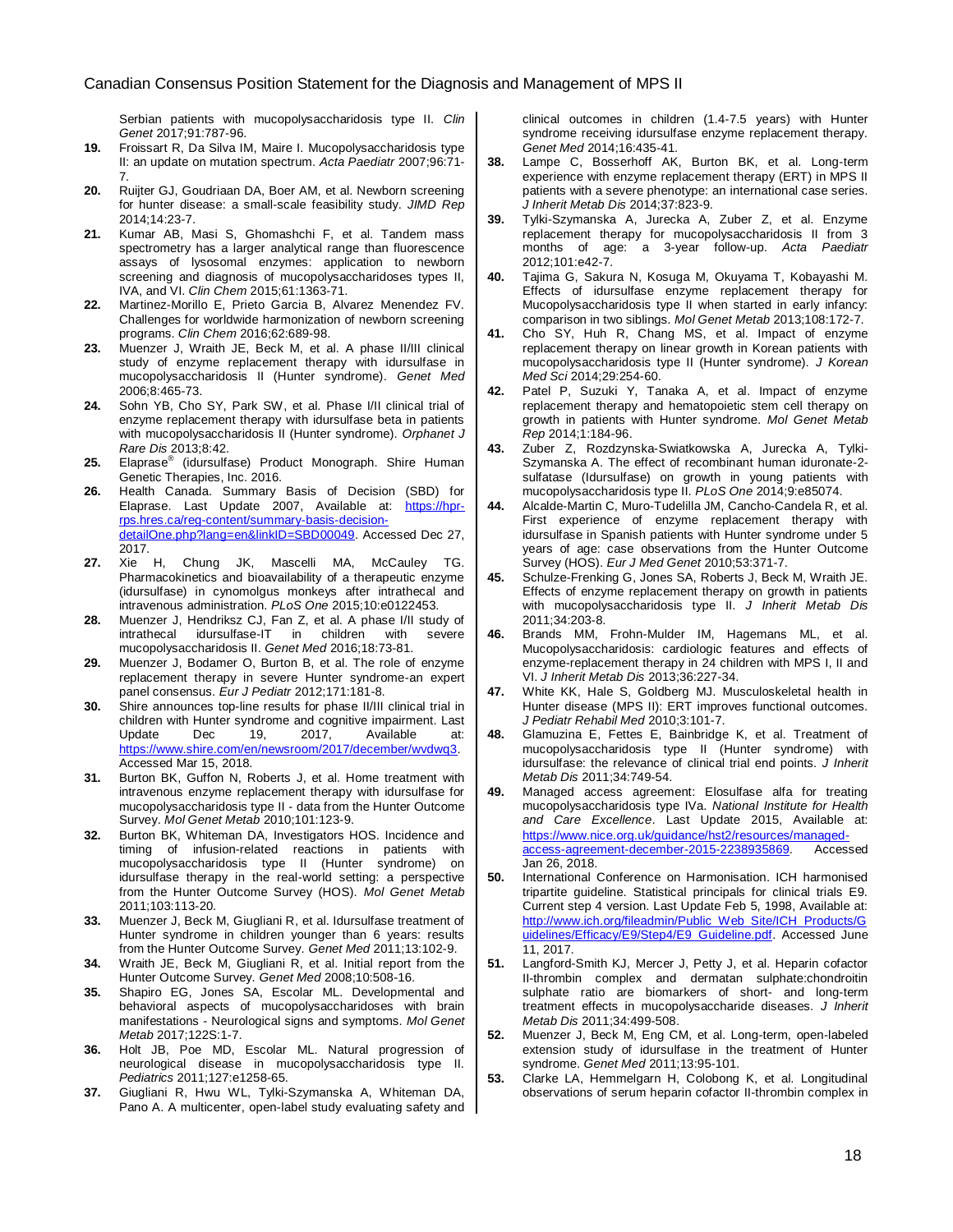treated mucopolysaccharidosis I and II patients. J Inherit Metab Dis 2012;35:355-62.

- <span id="page-18-21"></span><span id="page-18-0"></span>**54.** Heywood WE, Camuzeaux S, Doykov I, et al. Proteomic discovery and development of a multiplexed targeted MRM-LC-MS/MS assay for urine biomarkers of extracellular matrix disruption in mucopolysaccharidoses I, II, and VI. Anal Chem 2015;87:12238-44.
- <span id="page-18-1"></span>**55.** McDonald A, Steiner R, Kuehl K, Turbeville S. Clinical utility of endurance measures for evaluation of treatment in patients with mucopolysaccharidosis VI (Maroteaux-Lamy syndrome). J Pediatr Rehabil Med 2010;3:119-27.
- <span id="page-18-2"></span>**56.** Jones SA, Almassy Z, Beck M, et al. Mortality and cause of death in mucopolysaccharidosis type II-a historical review based on data from the Hunter Outcome Survey (HOS). J Inherit Metab Dis 2009;32:534-43.
- <span id="page-18-3"></span>**57.** Jones SA, Parini R, Harmatz P, et al. The effect of idursulfase on growth in patients with Hunter syndrome: data from the Hunter Outcome Survey (HOS). Mol Genet Metab 2013;109:41-8.
- <span id="page-18-4"></span>**58.** Schwartz IV, Ribeiro MG, Mota JG, et al. A clinical study of 77 patients with mucopolysaccharidosis type II. Acta Paediatr 2007;96:63-70.
- <span id="page-18-5"></span>**59.** Patel P, Suzuki Y, Maeda M, et al. Growth charts for patients with Hunter syndrome. Mol Genet Metab Rep 2014;1:5-18.
- <span id="page-18-6"></span>**60.** Tomanin R, Zanetti A, D'Avanzo F, et al. Clinical efficacy of enzyme replacement therapy in paediatric Hunter patients, an independent study of 3.5 years. Orphanet J Rare Dis 2014;9:129.
- <span id="page-18-7"></span>**61.** Okuyama T, Tanaka A, Suzuki Y, et al. Japan Elaprase Treatment (JET) study: idursulfase enzyme replacement therapy in adult patients with attenuated Hunter syndrome (Mucopolysaccharidosis II, MPS II). Mol Genet Metab 2010;99:18-25.
- <span id="page-18-8"></span>**62.** Wiklund I, Raluy-Callado M, Stull DE, et al. The Hunter syndrome-functional outcomes for clinical understanding scale (HS-FOCUS) questionnaire: evaluation of measurement properties. Qual Life Res 2013;22:875-84.
- <span id="page-18-9"></span>**63.** Shapiro EG, Escolar ML, Delaney KA, Mitchell JJ. Assessments of neurocognitive and behavioral function in the mucopolysaccharidoses. Mol Genet Metab 2017;122S:8-16.
- <span id="page-18-10"></span>**64.** Holt J, Poe MD, Escolar ML. Early clinical markers of central nervous system involvement in mucopolysaccharidosis type II. J Pediatr 2011;159:320-6 e2.
- <span id="page-18-11"></span>**65.** Janzen D, Delaney KA, Shapiro EG. Cognitive and adaptive measurement endpoints for clinical trials in mucopolysaccharidoses types I, II, and III: A review of the literature. Mol Genet Metab 2017;121:57-69.
- <span id="page-18-12"></span>**66.** van der Lee JH, Morton J, Adams HR, et al. Cognitive endpoints for therapy development for neuronopathic mucopolysaccharidoses: Results of a consensus procedure. Mol Genet Metab 2017;121:70-9.
- <span id="page-18-13"></span>**67.** Barbier AJ, Bielefeld B, Whiteman DA, et al. The relationship between anti-idursulfase antibody status and safety and efficacy outcomes in attenuated mucopolysaccharidosis II patients aged 5 years and older treated with intravenous idursulfase. Mol Genet Metab 2013;110:303-10.
- <span id="page-18-14"></span>**68.** Ahmed A, Shapiro E, Rudser K, et al. Association of somatic burden of disease with age and neuropsychological measures in attenuated mucopolysaccharidosis types I, II and VI. Mol Genet Metab Rep 2016;7:27-31.
- <span id="page-18-15"></span>**69.** Mendelsohn NJ, Harmatz P, Bodamer O, et al. Importance of surgical history in diagnosing mucopolysaccharidosis type II (Hunter syndrome): data from the Hunter Outcome Survey. Genet Med 2010;12:816-22.
- <span id="page-18-16"></span>**70.** Walker RW, Darowski M, Morris P, Wraith JE. Anaesthesia and mucopolysaccharidoses. A review of airway problems in children. Anaesthesia 1994;49:1078-84.
- <span id="page-18-17"></span>**71.** Walker R, Belani KG, Braunlin EA, et al. Anaesthesia and airway management in mucopolysaccharidosis. J Inherit Metab Dis 2013;36:211-9.
- <span id="page-18-18"></span>**72.** Moores C, Rogers JG, McKenzie IM, Brown TC. Anaesthesia for children with mucopolysaccharidoses. Anaesth Intensive Care 1996;24:459-63.
- <span id="page-18-19"></span>**73.** Walker RW, Allen DL, Rothera MR. A fibreoptic intubation technique for children with mucopolysaccharidoses using the laryngeal mask airway. Paediatr Anaesth 1997;7:421-6.
- <span id="page-18-20"></span>**74.** Jeong HS, Cho DY, Ahn KM, Jin DK. Complications of tracheotomy in patients with mucopolysaccharidoses type II (Hunter syndrome). Int J Pediatr Otorhinolaryngol 2006;70:1765-9.
- <span id="page-18-22"></span>**75.** Muenzer J, Jones SA, Tylki-Szymanska A, et al. Ten years of the Hunter Outcome Survey (HOS): insights, achievements, and lessons learned from a global patient registry. Orphanet J Rare Dis 2017;12:82.
- <span id="page-18-23"></span>**76.** Araya K, Sakai N, Mohri I, et al. Localized donor cells in brain of a Hunter disease patient after cord blood stem cell transplantation. Mol Genet Metab 2009;98:255-63.
- <span id="page-18-24"></span>**77.** Hugh-Jones K. Psychomotor development of children with mucopolysaccharidosis type 1-H following bone marrow transplantation. Birth Defects Orig Artic Ser 1986;22:25-9.
- <span id="page-18-25"></span>**78.** Boelens JJ, Aldenhoven M, Purtill D, et al. Outcomes of transplantation using various hematopoietic cell sources in children with Hurler syndrome after myeloablative conditioning. Blood 2013;121:3981-7.
- <span id="page-18-26"></span>**79.** Guffon N, Bertrand Y, Forest I, Fouilhoux A, Froissart R. Bone marrow transplantation in children with Hunter syndrome: outcome after 7 to 17 years. J Pediatr 2009;154:733-7.
- <span id="page-18-27"></span>**80.** Peters C, Krivit W. Hematopoietic cell transplantation for mucopolysaccharidosis IIB (Hunter syndrome). Bone Marrow Transplant 2000;25:1097-9.
- <span id="page-18-28"></span>**81.** Vellodi A, Young E, Cooper A, et al. Long-term follow-up following bone marrow transplantation for Hunter disease. J Inherit Metab Dis 1999;22:638-48.
- <span id="page-18-29"></span>**82.** Tanjuakio J, Suzuki Y, Patel P, et al. Activities of daily living in patients with Hunter syndrome: impact of enzyme replacement therapy and hematopoietic stem cell transplantation. Mol Genet Metab 2015;114:161-9.
- <span id="page-18-30"></span>**83.** Selvanathan A, Ellaway C, Wilson C, et al. Effectiveness of early hematopoietic stem cell transplantation in preventing neurocognitive decline in mucopolysaccharidosis type II: A case series [Abstract]. Mol Genet Metab 2018;123:S127-S8.
- <span id="page-18-31"></span>**84.** Tanaka A, Okuyama T, Suzuki Y, et al. Long-term efficacy of hematopoietic stem cell transplantation on brain involvement in patients with mucopolysaccharidosis type II: a nationwide survey in Japan. Mol Genet Metab 2012;107:513-20.
- <span id="page-18-32"></span>**85.** Sessa M, Lorioli L, Fumagalli F, et al. Lentiviral haemopoietic stem-cell gene therapy in early-onset metachromatic leukodystrophy: an ad-hoc analysis of a non-randomised, open-label, phase 1/2 trial. Lancet 2016;388:476-87.
- <span id="page-18-33"></span>**86.** Yokoi T, Yokoi K, Akiyama K, et al. Non-myeloablative preconditioning with ACK2 (anti-c-kit antibody) is efficient in bone marrow transplantation for murine models of mucopolysaccharidosis type II. Mol Genet Metab mucopolysaccharidosis type II. Mol Genet 2016;119:232-8.
- <span id="page-18-34"></span>**87.** Lu JZ, Hui EK, Boado RJ, Pardridge WM. Genetic engineering of a bifunctional IgG fusion protein with iduronate-2-sulfatase. Bioconjug Chem 2010;21:151-6.
- <span id="page-18-35"></span>**88.** Boado RJ, Ka-Wai Hui E, Zhiqiang Lu J, Pardridge WM. Insulin receptor antibody-iduronate 2-sulfatase fusion protein: pharmacokinetics, anti-drug antibody, and safety Rhesus monkeys. Biotechnol Bioeng pharmacology in<br>2014;111:2317-25.
- <span id="page-18-36"></span>**89.** Poswar F, Baldo G, Giugliani R. Phase I and II clinical trials for the mucopolysaccharidoses. Expert Opin Investig Drugs 2017;26:1331-40.
- <span id="page-18-37"></span>**90.** Valenzano KJ, Khanna R, Powe AC, et al. Identification and characterization of pharmacological chaperones to correct enzyme deficiencies in lysosomal storage disorders. Assay Drug Dev Technol 2011;9:213-35.